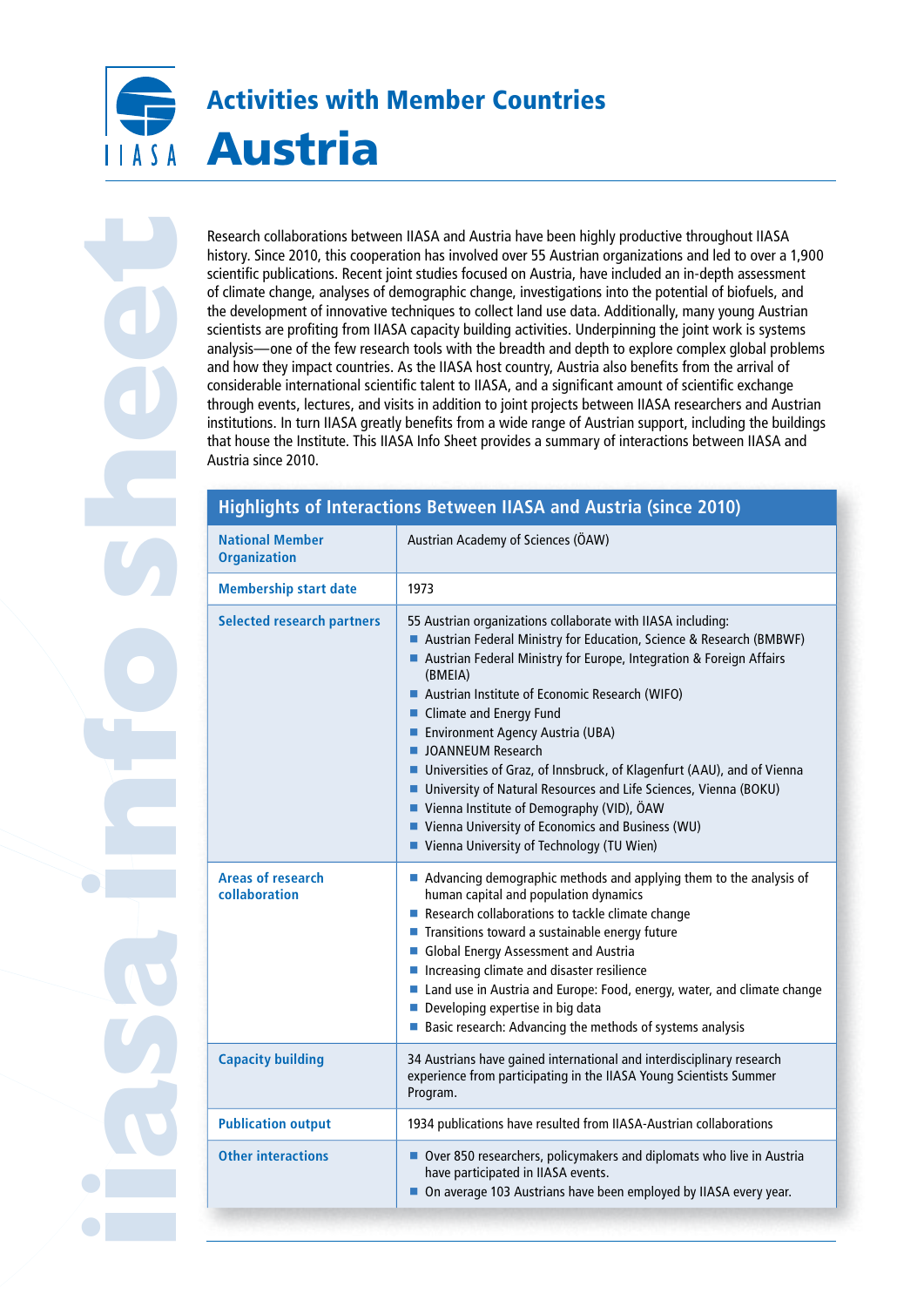# **Activities with Member Countries: Austria**

IIASA Info Sheet 2019/3 March 2019 (pages1, 3, 7, 8, 10, 14, 18 & 21 updated January 2020)

The electronic version of this document is available at [www.iiasa.ac.at/austria](http://www.iiasa.ac.at/austria)

© 2019 IIASA ZVR 524808900

External Relations, Communications and Library Department IIASA, Schlossplatz 1, A‑2361 Laxenburg, Austria E‑mail: [externalrelations@iiasa.ac.at](mailto:externalrelations%40iiasa.ac.at?subject=)

IIASA Info Sheets provide succinct summaries of IIASA activities. They do not necessarily reflect the views of IIASA staff, visitors, or National Member Organizations.

This Info Sheet summarizes IIASA interactions with Austria during 2010–2018. It includes highlights, with links to further information, but is not intended to be a comprehensive report on all interactions.

Feedback and updates are encouraged and should be sent to the [External](mailto:externalrelations%40iiasa.ac.at?subject=)  [Relations Department.](mailto:externalrelations%40iiasa.ac.at?subject=)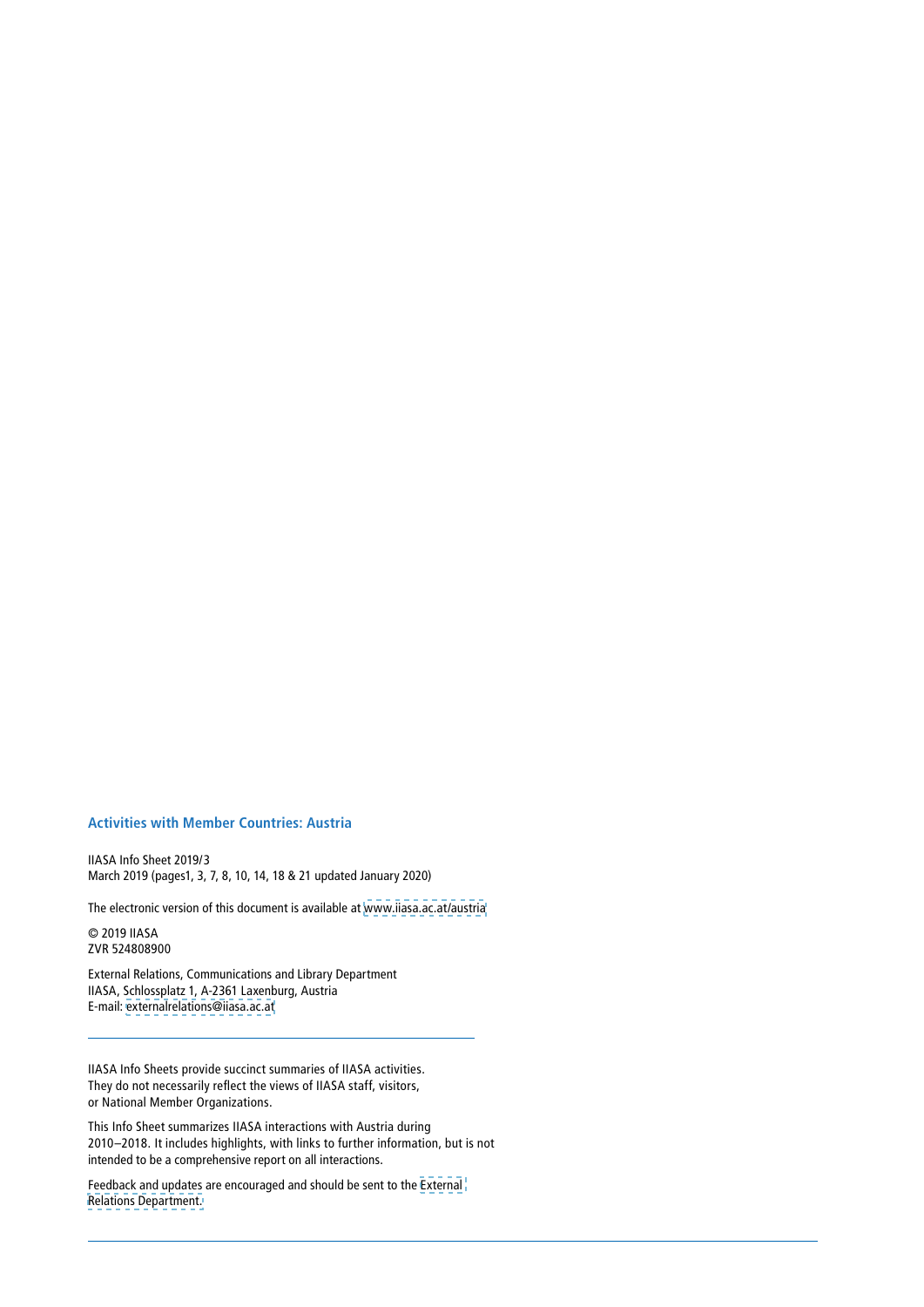# **IIASA National Member Organization in Austria**

The [Austrian Academy of Sciences](https://www.oeaw.ac.at/) is the National Member Organization (NMO) representing Austrian membership of IIASA. Membership began in 1973 and in addition to its membership fee; Austria provides the buildings that house IIASA along with favorable tax concessions and other privileges typical for international organizations in Austria. Today, Austria's Federal Ministry of Education, Science and Research (BMBWF) funds the NMO and the IIASA annual membership fee.

The Austrian Academy of Sciences entrusts the [Austrian IIASA Committee](https://www.oeaw.ac.at/iiasa-rat/) with oversight of IIASA and with strengthening connections between IIASA and Austria's science and policy communities. The committee has 29 members which include representatives of the Academy, ministries, universities and other research organizations.

**Professor Dr. Christian Köberl**, Natural History Museum (nhm), University of Vienna, and Austrian Academy of Sciences, is the Chair of the Austrian IIASA Committee and the IIASA Council Member for Austria. The IIASA Council consists of one representative of each of IIASA member countries and is responsible for setting the overall strategic direction of the Institute as well as governing IIASA.

### **Other members of the Austrian IIASA Committee are:**

Other representatives of the Austrian Academy of Sciences: **Professor Dr. Gerhard Glatzel** (Vice Chair of Committee), Austrian Academy of Sciences, Vienna **Professor Dr. Anton Zeilinger**, President, Austrian Academy of Sciences **Dr. Michael Alram**, Vice‑President, Austrian Academy of Sciences Representatives of Austrian Ministries: **Mr. Heribert Buchbauer**, Austrian Federal Ministry of Education, Science & Research **Ges. Mag. Arnold Obermayer**, Austrian Federal Ministry of European and International Affairs **Mr. Robert Pichler**, Austrian Federal Ministry for Sustainability and Tourism

Representatives of Austrian Universities:

**Professor Dr. Georg Brasseur**, Graz University of Technology **Professor Dr. Otto Doblhoff‑Dier**, University of Veterinary Medicine, Vienna **Professor Dr. Manfred Fischer**, Vienna University of Economics and Business **Professor Dr. Erich Gornik**, Vienna University of Technology **Professor Dr. Gottfried Kirchengast**, University of Graz **Professor Dr. Dietmar Kuhn**, University of Innsbruck **Professor Dr. Andreas Ludwig**, University of Leoben **Professor Dr. Reinhard Neck**, University of Klagenfurt **Professor Dr. Kurt Schlacher**, Johannes Kepler University Linz **Professor Dr. Erwin Schmid**, University of Natural Resources and Life Sciences, Vienna **Professor Dr. Jean-Robert Tyran**, University of Vienna **Professor Dr. Peter Zinterhof**, University of Salzburg

Representatives of other Austrian Research Institutes:

**Mr. Jürgen Busch**, Ludwig Boltzmann Society **Professor Dr. Herbert Edelsbrunner**, Institute of Science and Technology Austria **Dr. Emmanuel Glenck**, Austrian Research Promotion Agency **Professor Dr. Matthias Weber**, Austrian Institute of Technology **Professor Dr. Wolfgang Pribyl**, JOANNEUM RESEARCH **Dr. Ulrike Famira-Mühlberger**, Austrian Institute of Economic Research **Professor Dr. Leopold Sögner**, Institute for Higher Studies **Professor Dr. Christof Gattringer**, Austrian Science Fund **Professor Dr. Robert Trappl**, The Austrian Research Institute for Artificial Intelligence **Mag. Andreas Schiefer**, Statistics Austria

The Austrian Academy of Sciences represents Austria and its scholarly community on the IIASA governing Council



Web: [www.oeaw.ac.at/iiasa-kom/](http://www.oeaw.ac.at/iiasa-kom/) Email: [viktor.bruckman@oeaw.ac.at](mailto:mailto:viktor.bruckman%40oeaw.ac.at?subject=)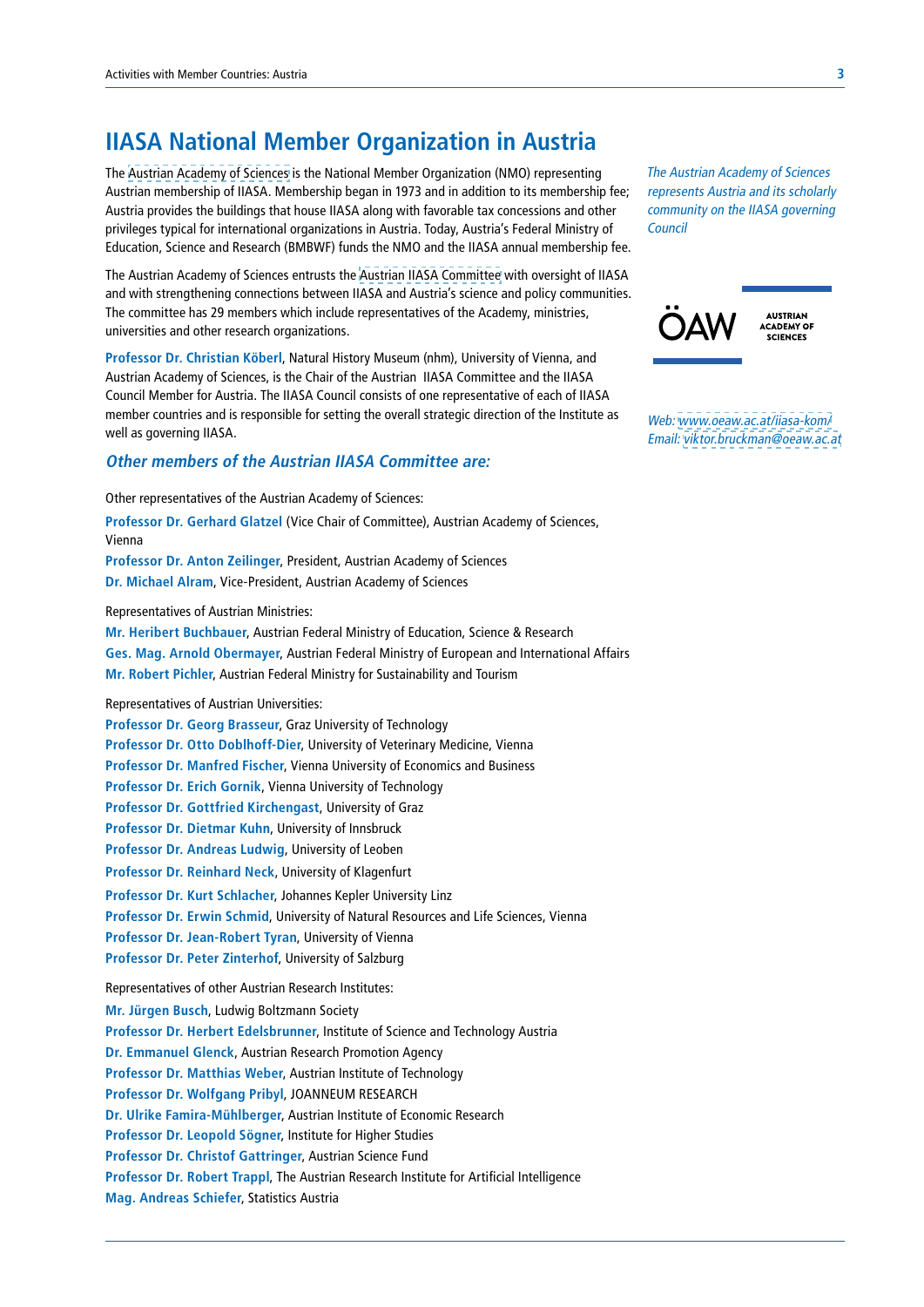Other representatives:

**Dr. Johannes Ortner**, International Space University

The NMO Secretary for Austria is **Dr. Viktor Bruckman**, Austrian Academy of Sciences.

# **Research Partners in Austria**

IIASA works with research funders, academic institutions, policymakers and individual researchers in Austria. The following list includes the names of the organizations or the individual's affiliated institutions that have all recently collaborated with IIASA.

[Alpen-Adria University Klagenfurt \(AAU\)](https://www.aau.at/en/) [Austrian Academy of Sciences \(ÖAW\)](https://www.oeaw.ac.at/) [Austrian Agency of Health and Food Safety \(AGES\)](https://www.ages.at/en/ages/basics/)  [Austrian Climate Research Program \(ACRP\)](https://www.klimafonds.gv.at/foerderungen/aktuelle-foerderungen/2017/austrian-climate-research-programme-2/)  [Austrian Development Agency \(ADA\)](https://www.klimafonds.gv.at/foerderungen/aktuelle-foerderungen/2017/austrian-climate-research-programme-2/) [Austrian Exchange Service \(OeAD\)](https://oead.at/en/)  [Austrian Energy Agency \(AEA\)](https://oead.at/en/) [Austrian Federal Chancellery for Woman, Families and Youth](http://) [Austrian Federal Ministry for Europe, Integration and Foreign Affairs \(BMEIA\)](https://www.bmeia.gv.at/en/) [Austrian Federal Ministry for Transport, Innovation and Technology \(BMVIT\)](https://www.bmvit.gv.at/en/)  [Austrian Federal Ministry of Education, Science and Research \(BMBWF\)](https://bmbwf.gv.at/)  [Austrian Institute of Economic Research \(WIFO\)](https://www.wifo.ac.at/en)  [Austrian Institute of Technology \(AIT\)](https://www.ait.ac.at/en/) [Austrian National Bank \(OeNB\)](https://www.oenb.at/en/)  [Austrian OpenTrack Railway Technology](http://www.opentrack.at/opentrack/company_e/company_e.html) [Austrian Partnership Programme in Higher Education and Research for Development \(APPEAR\)](https://appear.at/en/)  [Austrian Polar Research Institute \(APRI\)](http://www.polarresearch.at/) [Austrian Research Centre for Forests \(BFW\)](https://bfw.ac.at/rz/bfwcms.web%3Fdok%3D4745) [Austrian Research Promotion Agency \(FFG\)](https://www.ffg.at/en)  [Austrian Service for Torrent and Avalanche Control](https://www.bmnt.gv.at/english/forestry/Naturalhazards/Avalanchecontrol.html)  [Austrian Science Fund \(FWF\)](https://www.fwf.ac.at/en/) [Austrian Security Research Project KIRAS](http://www.kiras.at/en/financed-proposals/detail/d/cisa-cyber-incident-situational-awareness/) [Center for Energy and Innovative Technologies \(CEIT\)](http://www.cet.or.at/cet_en.html) [Climate Change Center Austria \(CCCA\)](https://www.ccca.ac.at/de/home/) [Climate and Energy Fund](https://www.klimafonds.gv.at/home-en-US)  [Complexity Science Hub Vienna \(CSH\)](https://www.csh.ac.at/) [Environment Agency Austria \(UBA\)](http://www.umweltbundesamt.at/en/)  [Geological Survey of Austria](https://www.geologie.ac.at/en/) [Graz University of Technology \(TU Graz\)](https://www.tugraz.at/home/)  [Institute for Advanced Studies, Vienna \(IHS\)](https://www.ihs.ac.at/)  [Johannes Kepler University Linz](https://www.jku.at/) [JOANNEUM Research](https://www.joanneum.at/) [Konrad Lorenz Institute for Evolution and Cognition Research \(KLI\)](https://www.kli.ac.at/)  [Kommunalkredit Public Consulting](https://www.publicconsulting.at/) [Main Association of Austrian Social Security Institutions](https://www.sozialversicherung.at/cdscontent/%3Fcontentid%3D10007.754316) [Medical University of Vienna](https://www.meduniwien.ac.at/web/en/) [OMV](http://www.omv.com/portal/01/com) [Research Institute for Limnology](https://www.uibk.ac.at/limno/index.html.en) [Science Center Netzwerk](http://www.science-center-net.at/) [United Nations Industrial Development Organization \(UNIDO\)](https://www.unido.org/) [University of Applied Sciences, Wiener Neustadt \(FHWN\)](http://www.fhwn.ac.at/en/)  [University of Graz](https://www.uni-graz.at/en/)

IIASA is continually developing collaborations with Austria and has recently been working with 55 organizations in Austria via formal and informal connections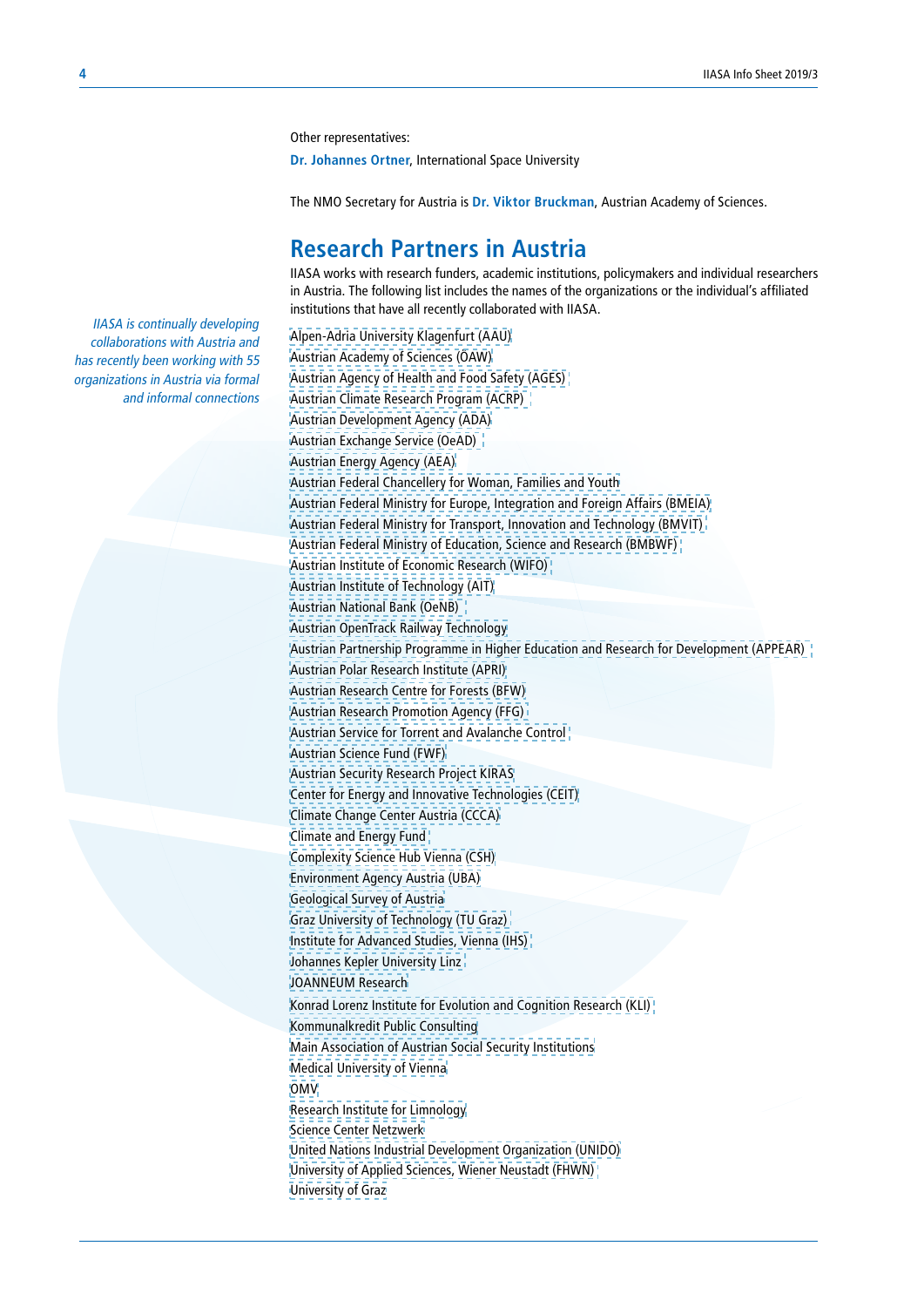[University of Innsbruck](https://www.uibk.ac.at/index.html.en)  [University of Leoben](https://www.unileoben.ac.at/en) [University of Natural Resources and Life Sciences, Vienna \(BOKU\)](https://www.boku.ac.at/en/)  [University of Salzburg](https://www.uni-salzburg.at/index.php%3Fid%3D52%26L%3D1) [University of Veterinary Medicine, Vienna](https://www.vetmeduni.ac.at/en/)  [University of Vienna](https://www.univie.ac.at/en/) [Vienna Graduate School of Finance \(VGSF\)](https://www.vgsf.ac.at/) [Vienna Institute for International Economic Studies \(WIIW\)](https://wiiw.ac.at/) [Vienna Institute of Demography \(VID\)](https://www.oeaw.ac.at/vid/) [Vienna School of International Studies](https://www.da-vienna.ac.at/en/) [Vienna Science and Technology Fund \(WWTF\)](https://www.wwtf.at/index.php%3Flang%3DEN) [Vienna University of Economics and Business \(WU\)](http://info.executiveacademy.at/%3Fgclid%3DEAIaIQobChMI2_G-wcfi2wIVCEAbCh20qA_uEAAYASAAEgJ7bvD_BwE) [Zentralanstalt für Meteorologie und Geodynamik Institute for Meteorology \(ZAMG\)](https://www.zamg.ac.at/cms/en/news)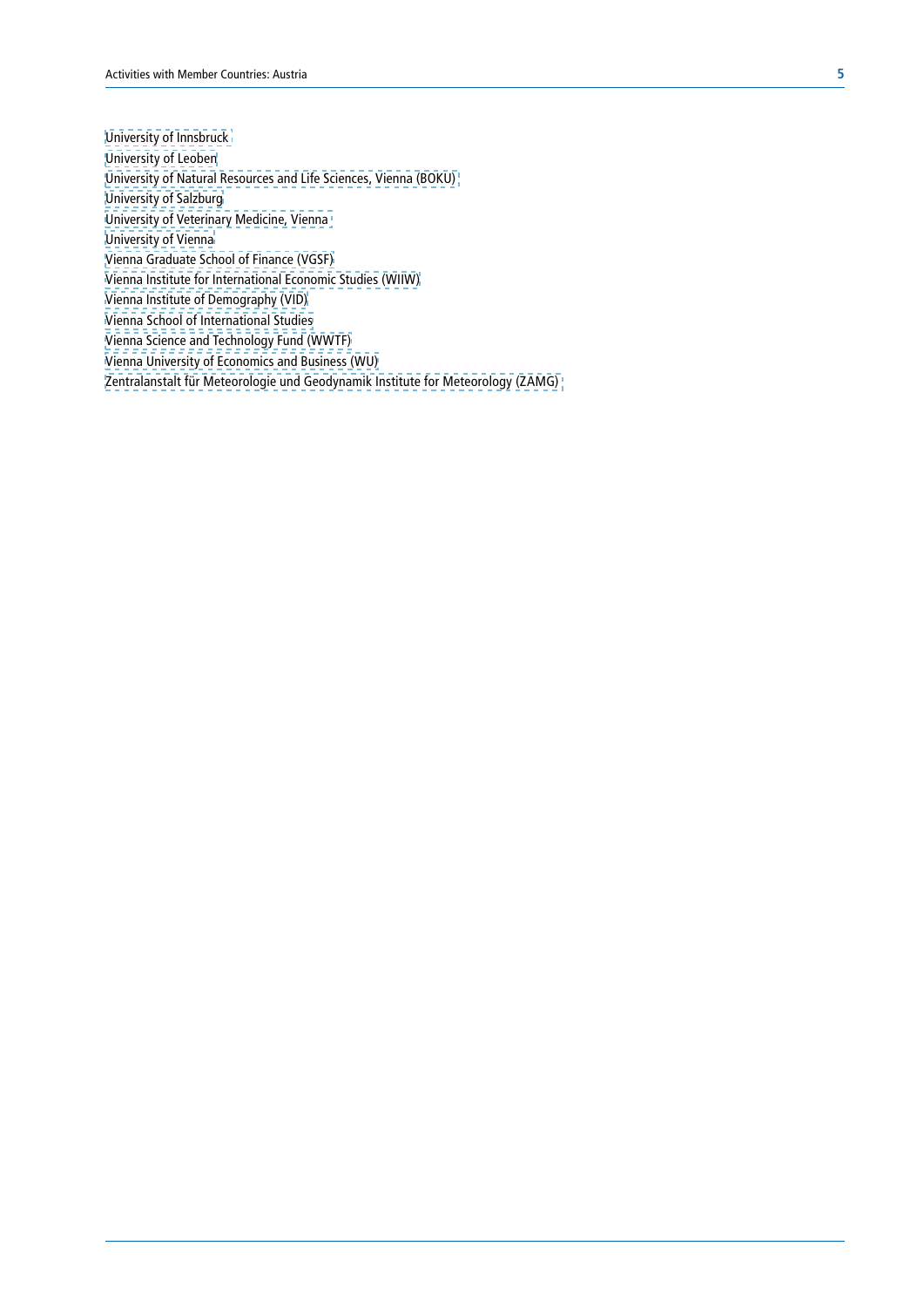# **Recent Research Collaborations**

# **Advancing demographic methods and applying them to the analysis of human capital and population dynamics**

IIASA demographers are providing independent analysis and projections of the future Austrian population including population drivers such as education

[IIASA demographers](http://www.iiasa.ac.at/web/home/research/researchPrograms/WorldPopulation/Introduction.html) study and project the changing composition of population for all countries of the world. They produce one of the few independent alternatives to the demographic projections of the UN Population Division. As a testament to the quality of IIASA demography, the IPCC in 2011 adopted IIASA population projections as its source data in all modeling for the Fifth Assessment Report; and [UNESCO has adopted IIASA demographic methods](http://www.iiasa.ac.at/web/home/research/researchPrograms/WorldPopulation/Research/ForecastsProjections/DemographyGlobalHumanCapital/demography_and_Global_Human_Capital.html) as part of its literacy forecasting.

A partnership between IIASA, the Vienna Institute of Demography, and the Research Institute on Human Capital and Development at the Vienna University of Economics and Business established the [Wittgenstein Centre for Demography and Global Human Capital](http://www.oeaw.ac.at/wic/) in 2011. The Centre combines the partners' strengths in the fields of demography, human capital formation, and analysis of the returns to education. It builds on a highly successful collaboration that has a[lready generated](http://www.iiasa.ac.at/publication/more_XO-13-002.php)  [significant scientific advances and provides sound scientific foundation for decision-making at](http://www.iiasa.ac.at/publication/more_XO-13-002.php)  [various levels.](http://www.iiasa.ac.at/publication/more_XO-13-002.php) This partnership also ensures there is a critical mass of demographic research skills in Austria and helps deliver further research excellence through knowledge exchange. In addition, IIASA interdisciplinary setting encourages the demographers to research beyond the traditional boundaries of demography and to explore how changes in society, economy, and the natural environment influence the health and mortality, migratory patterns, and reproductive behavior of human society.

A recent innovative example of this broader approach has been the development of research methods to project population by level of education. This equips researchers with the tools to explore the implications of different education policies on a country's future fertility, life expectancy, migration, and population level as well as economic growth and ability to adapt to climate change. In 2014, IIASA published the first projections of educational attainment by age and sex for 195 countries with Oxford University Press volume [World Population and Human](http://pure.iiasa.ac.at/id/eprint/11189/) 

#### **Austrian foreign policy and IIASA**

Austrian leaders emphasize the unique role the country plays as an East-West hub and as a moderator between industrialized and developing countries. Neutrality and multilateral problem solving are cornerstones of Austria's long-term foreign policy and have seen Vienna become one of the most important headquarters of international organizations in the world.

IIASA contributes to this policy through building international consortiums of researchers to find global solutions to global problems. From the Institute's headquarters just outside Vienna, these multinational teams gather to research today's major global challenges ranging from tackling climate change to building sustainable energy systems to solving water scarcity. The Austrian Federal Ministry for Europe, Integration and Foreign Affairs (BMEIA) supports these efforts both in Austria and abroad:

- Former Foreign Minister Dr Michael Spindelegger visited IIASA in 2010 along with [United Nations Secretary General Ban Ki-moon](http://webarchive.iiasa.ac.at/Admin/INF/PR/2010/2010-09-02.html). BMEIA has sponsored a range of major international conferences organized by IIASA including its [fortieth anniversary conference](http://conference2012.iiasa.ac.at/)  [in 2012](http://conference2012.iiasa.ac.at/) and the [Vienna Energy Forum in 2013](http://www.unido.org/en/news-centre/events/past-events/vienna-energy-forum-2013.html). And BMEIA brings together ten Viennabased international organizations dealing with energy to further develop a cluster of innovative international expertise in energy in Austria via the [Vienna Energy Forum](http://www.vienna-energy-club.at/).
- Austrian embassies facilitate interactions between IIASA and its member countries to develop mutually beneficial activities between IIASA and Austrian embassies in those countries, which are illustrated by the following selected examples of meetings between Austrian Ambassadors and former IIASA Director General and CEO Professor Dr. Kabat: meeting with HE Ambassador Hubert Heiss at the Austrian Embassy in Tokyo in 2017; meeting with HE Ambassador Friedrich Stift at the Austrian Embassy in Beijing in 2018; and meeting with HE Ambassador Franz Josef Kuglitsch at the Austrian Embassy in Mexico City in 2018.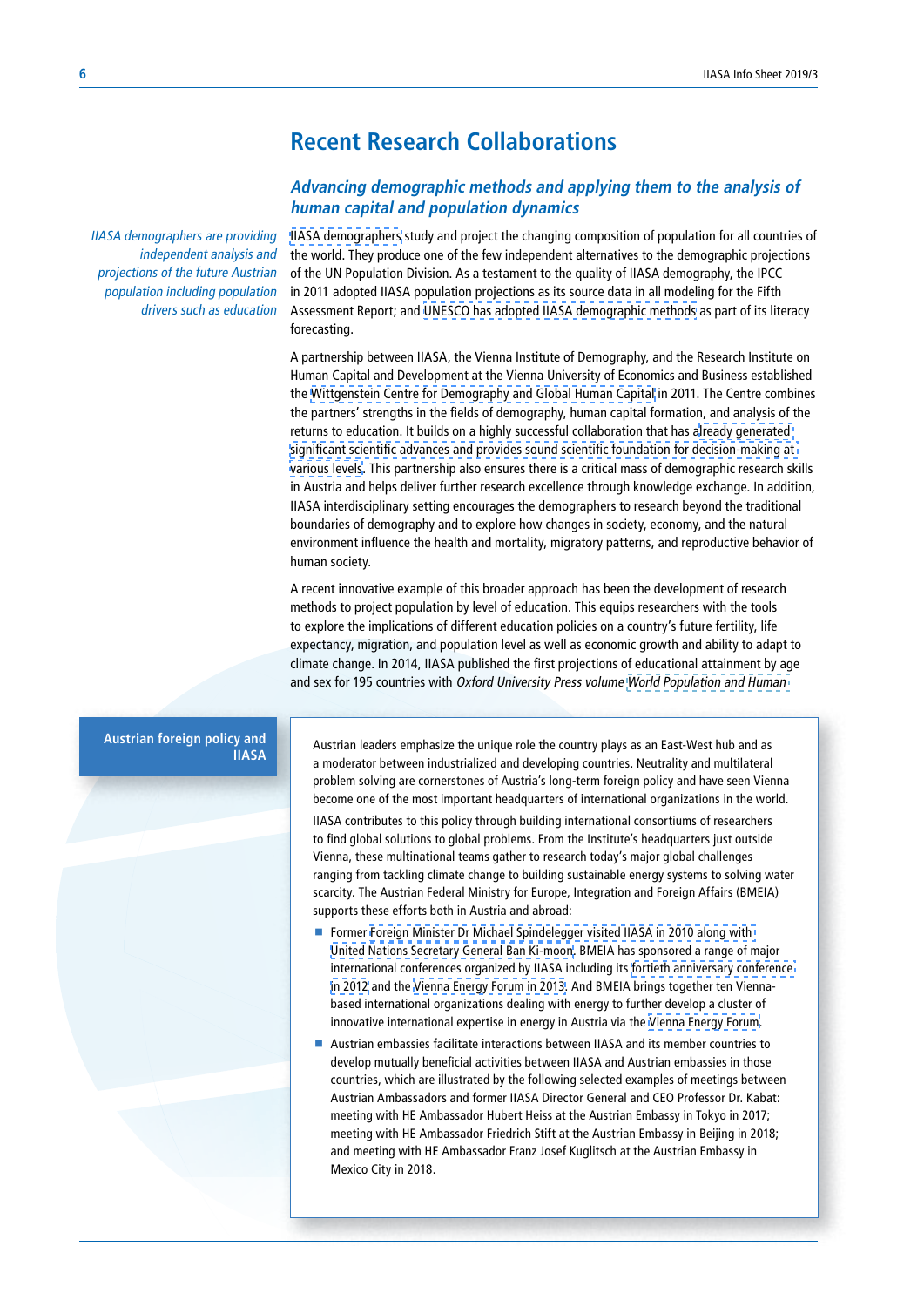[Capital in the Twenty-First Century](http://pure.iiasa.ac.at/id/eprint/11189/). Findings for Austria show how different policies over the next few decades could lead to the country's 2010 population of 8.4 million falling to 7.1 million by 2060 or increasing to 9.7 million. Additionally, in 2016, [Who Survives? Education decides the](http://www.iiasa.ac.at/web/home/about/news/160218-lutz-book.html)  [future of humanity](http://www.iiasa.ac.at/web/home/about/news/160218-lutz-book.html), a book summarizing scientific research conducted at IIASA was published detailing the importance of education for societal and economic development. The researchers found that education is often more important than income, when looking at health, resilience and wellbeing.

Collaborations between demographers at IIASA, the Vienna Institute of Demography, and the Vienna University of Economics and Business have also researched:

- [The religious affiliation, religiosity, and attitudes of individuals seeking asylum in Austria.](http://www.iiasa.ac.at/web/home/about/news/160923-pop-plos.html) The researchers found that although religion was an important influence on refugee's attitudes, the share of individuals reporting not being religious exceeded those reporting being very religious. Additionally, the researchers found the individuals had high levels for religious tolerance. The study was published in [Religions](http://www.mdpi.com/journal/religions) in 2018.
- [Whether sex differences in academic strengths affect the career choices across gender a](http://pure.iiasa.ac.at/id/eprint/15001/)nd if so, how that impacts society. Study was published in [Intelligence](https://www.journals.elsevier.com/intelligence) in 2018.
- [Exploring the sustainability of the capital investment, including old age benefits,](https://link.springer.com/article/10.1007%252Fs12062-018-9224-8) in 24 EU countries. The research was published in Journal of Population Ageing in 2018.

IIASA work is underpinned by high-quality science, which is regularly published in high impact publications. A selection of current publications is presented here and a full list can be found online:

Schroeck AM, Gaube V, Haas E, & Winiwarter W (2019). Estimating nitrogen flows of agricultural soils at a landscape level – A modelling study of the Upper Enns Valley, a longterm socio-ecological research region in Austria. Science of the Total Environment 665: 275-289. DOI:10.1016/j.scitotenv.2019.02.071.

Bruckman VJ, Kraxner F, et al. (2018). Sustainable Forest Bioenergy Development Strategies in Indochina: Collaborative Effort to Establish Regional Policies. Forests 9 (4): e223. DOI:10.3390/f9040223

Buber-Ennser I, Goujon A, et al. (2018). Multi-Layered Roles of Religion among Refugees Arriving in Austria around 2015. Religions 9 (5): e154. DOI:10.3390/rel9050154.

Nabernegg, Bednar-Friedl B, et al. (2017). The deployment of low carbon technologies in energy intensive industries: a macroeconomic analysis for Europe, China and India. Energies, 10, 360; doi:10.3390/en10030360.

Fritz S, See L, et al. (2015). Mapping global cropland and field size. Global Change Biology, 21, 1980-1992.

Winkler T, Winiwarter W (2015). Scenarios of livestock – related greenhouse gas emissions in Austria. Journal of Integrative Environmental Sciences, 12, 107-119

Fuss S, Kraxner F, et al. (2014). Betting on negative emissions. Nature Climate Change, 4:850-853.

Krey V, Riahi K, et al. (2014). Limited impact on decadal-scale climate change from increased use of natural gas. Nature, 514(7523):482-485.

Rao ND, Riahi K & Grubler A (2014). Climate impacts of poverty eradication. Nature Climate Change, 4(9):749-751.

Amann M, Klimont Z, et al. (2012). Simultaneously mitigating near-term climate change and improving human health and food security. Science, 335(6065):183-189

Fritz S, McCallum I, et al (2012). Geo-Wiki: An online platform for improving global land cover. Environmental Modelling & Software, 31, 110-123.

Lutz W, Riahi K, et al. (2012). Demography's role in sustainable development. Science, 335(6071):918

**Selected publications resulting from IIASA-Austrian collaborations**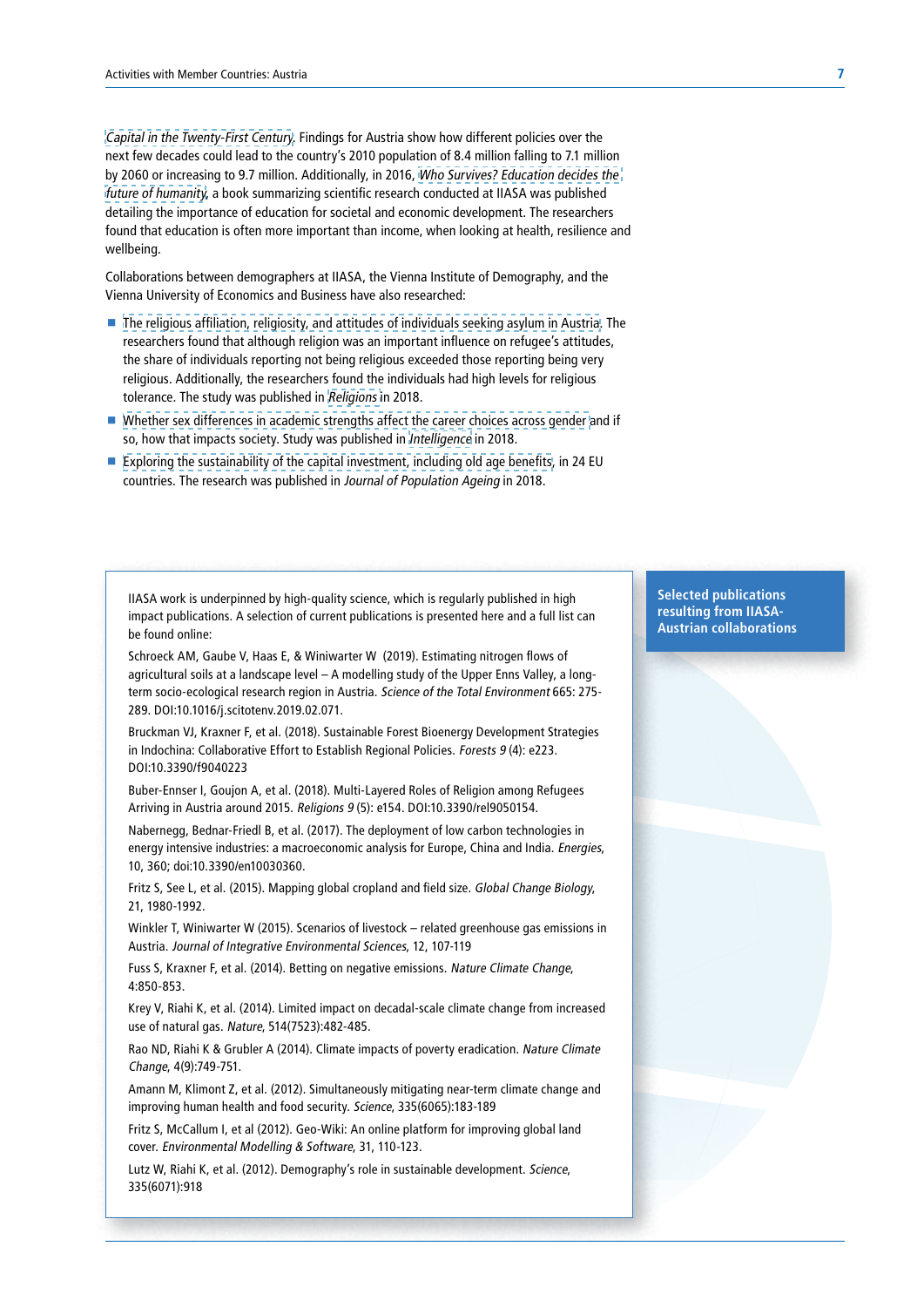- The basic hypothesis that societies can develop the most effective long-term defense [against the dangers of climate change](http://www.iiasa.ac.at/web/home/research/researchPrograms/WorldPopulation/Research/Adaptive_Capacity_to_Climate_Change.html) by strengthening human capacity—primarily through education.
- $\blacksquare$  [How skills, productivity, attitudes and beliefs in Europe will change](http://www.iiasa.ac.at/web/home/research/researchPrograms/WorldPopulation/Research/ACC/ACC.html) over the coming decades.
- [The effect of demographic change on economic growth](http://www.iiasa.ac.at/web/home/research/researchPrograms/WorldPopulation/Research/Economic_Performance.html).
- $\blacksquare$  The [dynamics of an improving educational composition of the population](http://www.iiasa.ac.at/web/home/research/researchPrograms/WorldPopulation/Research/ForecastsProjections/DemographyGlobalHumanCapital/demography_and_Global_Human_Capital.html) and to demonstrate the long-term implications of near-term investments in education.
- [New approaches to the study of age and aging](http://www.iiasa.ac.at/web/home/research/researchPrograms/WorldPopulation/Reaging/Re-Aging.html) that are appropriate for the 21st century.

#### **Research collaborations to tackle climate change**

Although Austria has not currently set long-term reduction targets for greenhouse gas emissions, the EU foresees a reduction of 80% by 2050 compared to 1990 levels. The measures to achieve that proposed by the [Energy Strategy Austria](file:///C:/Users/danaher/Downloads/Energy%2520Strategy%2520Austria%2520%28engl%2520Kurzfassung%29%2520%282%29.pdf) include stressing renewable energies, reducing greenhouse gas emissions, increasing energy efficiency, and the efficient use of natural resources. Achieving such a goal will require adopting and implementing the most effective and efficient strategies. Integrated, international assessments are one of the few research approaches that have the breadth and depth to explore such complex problems across multiple sectors, regions, and timeframes.

The [Austrian Climate Change Assessment Report 2014](https://www.ccca.ac.at/fileadmin/00.../Synopse_englisch_finaleversion_181214.pdf) was the first national‑level report that mirrors the breadth and rigor of the [Intergovernmental Panel on Climate Change](http://www.ipcc.ch/), examined the historical and future development of climate change, as well as the potential response and mitigation measures for the problem. The IIASA Deputy Director General was the project leader of the report which brought together data and findings from over 240 scientists at over 50 institutions including IIASA, th[e Climate Change Center Austria](https://www.ccca.ac.at/de/home/), [Vienna University of Technology](https://www.tuwien.ac.at/en/)  [\(TU Wien\),](https://www.tuwien.ac.at/en/) the [Wegener Center for Climate and Global Change at the University of Graz](https://wegcenter.uni-graz.at/en/), and [the Center for Global Change and Sustainability at the University of Natural Resources and Life](https://www.boku.ac.at/en/wissenschaftliche-initiativen/zentrum-fuer-globalen-wandel-nachhaltigkeit/)  [Sciences, Vienna \(BOKU\)](https://www.boku.ac.at/en/wissenschaftliche-initiativen/zentrum-fuer-globalen-wandel-nachhaltigkeit/). IIASA also led and managed the review process of the report to ensure rigor and the highest research standard.

The holistic approach of systems analysis helps identify climate change strategies that reap multiple benefits across sectors and regions, as well as avoid policies that lead to negative side effects in remotely connected activities. The IIASA integrated assessment model, [GAINS,](http://www.iiasa.ac.at/web/home/research/researchPrograms/air/GAINS.html) identifies smart mixes of measures to simultaneously cut air pollution and greenhouse gas emissions in the most cost-effective way. It has been applied successfully to many international

### **Alpbach-Laxenburg Group**

Between 2014 and 2018 the European Forum Alpbach (EFA) and IIASA co-ordinated the [Alpbach-Laxenburg Group](http://www.iiasa.ac.at/web/home/research/alg/Alpbach-Laxenburg-Group.html) (ALG). The group brought together some of the best minds in the world from academia, governments, business leaders and civil society to support global economic and social transformations towards sustainability by creating and communicating positive narratives for sustainable development and business opportunities, grounded in cutting edge systems-science.

Austrian [members](http://www.iiasa.ac.at/web/home/research/alg/members.html) of the Alpbach-Laxenburg Group included Franz Fischler, President of the European Forum Alpbach and former EU Commissioner for Agriculture, Rural Development and Fisheries; and Clemens Hellsberg, President of the Vienna Philharmonic Orchestra. They joined other members including: Tarja Halonen, former President of Finland; Pascal Lamy, former Director General of the World Trade Organisation; Rajendra K. Pachauri, Chairman of the Intergovernmental Panel on Climate Change; Mary Robinson, former President of Ireland; and Jeffrey Sachs, Director of the Center for Sustainable Development, Earth Institute, Columbia University, and Director of the United Nations Sustainable Development Solutions Network.

Following a three-day high-level retreat during the 2014 European Forum Alpbach, ALG issued a [declaration](http://www.iiasa.ac.at/web/home/research/alg/alg-declaration-2014.html) arguing that inequality must be a primary focus for the post 2015 sustainable development goals. Other meetings and declarations explored climate change, women's empowerment, energy for all, and education for all among other global issues.

Joint Austrian-IIASA studies have produced an assessment report on climate change in Austria as well as identifying strategies to reduce greenhouse gas emissions in the most cost effective way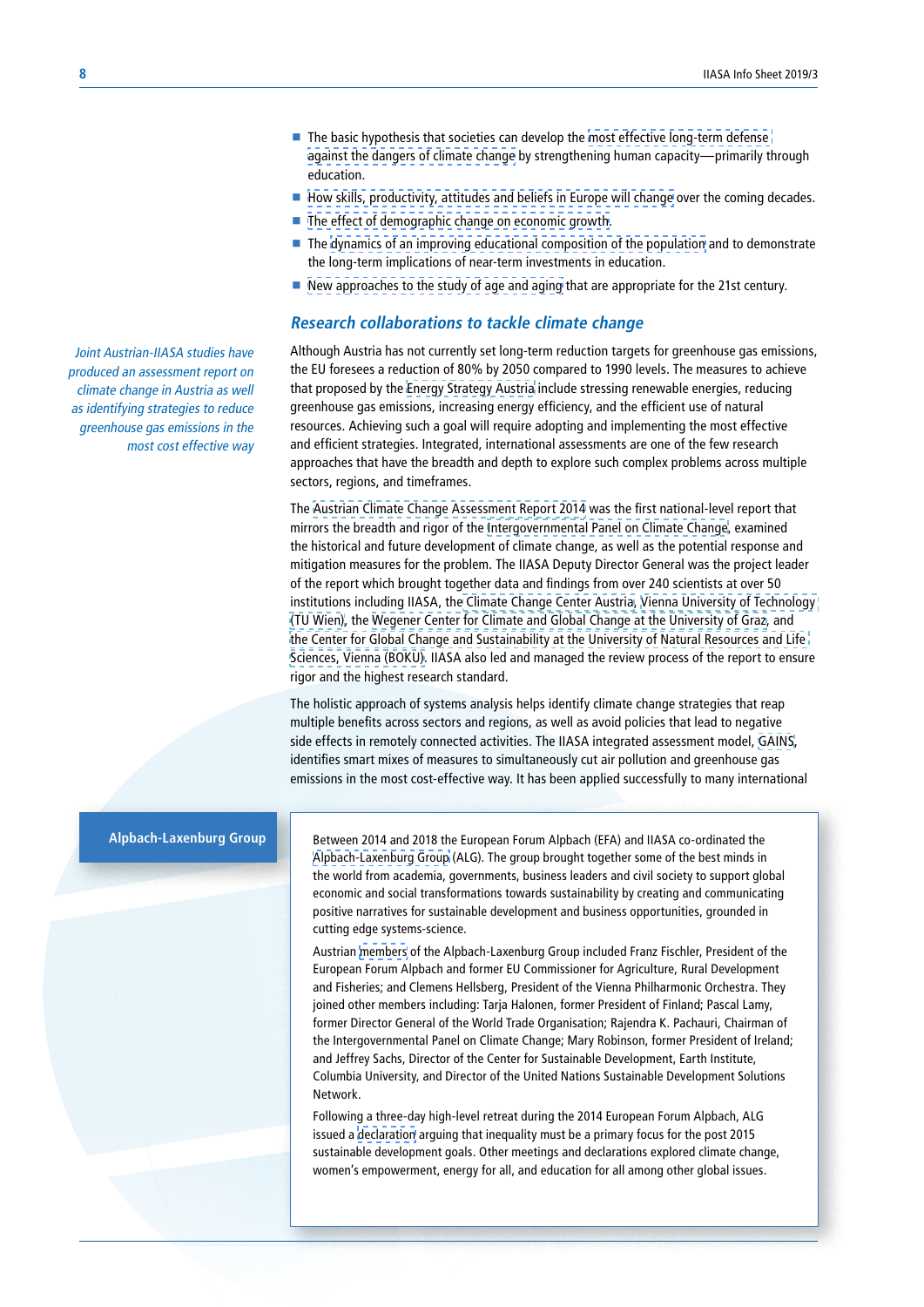environmental negotiations. The European implementation of GAINS includes Austria and experts from [the Environment Agency Austria](http://www.umweltbundesamt.at/en/) have visited IIASA to learn more about GAINS and how it guides EU policy and the [National Emission Ceilings Directive.](https://www.eea.europa.eu/themes/air/national-emission-ceilings/national-emission-ceilings-directive) Other Austrian-IIASA collaborations using GAINS include:

- The research project [SYNADAPT](http://www.klimawandelanpassung.at/ms/klimawandelanpassung/de/kwa_news/kwa_forschung/kwa_synadapt/) (2009-10) with [JOANNEUM Research](https://www.joanneum.at/), sponsored by the Austrian Climate and Energy Fund analyzed the synergies between adaptation and mitigation strategies.
- The joint study RE-ADJUST (2013-15) with the University of Graz, also sponsored by the Climate and Energy Fund is carrying out a comprehensive model-based analysis of technological options, taking into account international trade, to achieve European energy and climate targets.

In addition, IIASA has been a member of the [Climate Change Centre Austria \(](https://www.ccca.ac.at/de/home/)CCCA) since 2011. CCCA is a contact point for research, policy, media and the public for all aspects of climate research in Austria.

### **Transitions toward a sustainable energy future**

The [long-term Austrian energy strategy](http://www.bmlfuw.gv.at/en/fields/environment/renewableenergy/Energystrategy.html) aims to establish a sustainable energy system through increasing energy efficiency; promoting and intensifying renewable energy; and guaranteeing energy supply for the long term. Achieving these goals requires a thorough understanding of the complex global energy system and its multiple connections with Austria's economy, environment, and society.

IIASA has developed substantial expertise in international energy assessments, most recently in the [Global Energy Assessment](http://www.globalenergyassessment.org/), which involved significant collaboration with Austria (see: Global Energy Assessment and Austria, page 11).

A range of collaborations between Austrian and IIASA researchers are investigating how to manage the transition toward a sustainable energy system

Many of today's most pressing challenges do not stop at international borders. IIASA research areas such as climate change, water scarcity, and poverty are affected by multiple factors across the globe. In turn these global problems have impacts on nations, regions, and continents. Finding long-lasting solutions to these challenges requires scientific expertise that is free from the interests of a single nation. IIASA National Member Organizations recognize this need and that their investment in IIASA is a contribution to a global public good. And the benefit of this contribution is paid back to global researchers, policymakers, and citizens in multiple ways as the following examples show:

- **1.** IIASA supports the climate change research community by hosting the [Representative](http://www.iiasa.ac.at/web/home/research/modelsData/RCPDatabase/RCP.en.html)  [Concentration Pathways](http://www.iiasa.ac.at/web/home/research/modelsData/RCPDatabase/RCP.en.html) (RCP) database. The database provides data on greenhouse gas emissions for four different future scenarios that underpin the analysis of thousands of climate change researchers. IIASA also calculated the data for one of the scenarios, all of which have been developed for the world's most comprehensive analysis of climate change—the Intergovernmental Panel on Climate Change Fifth Assessment Report.
- **2.** [IIASA research provides scientific guidance](http://www.iiasa.ac.at/web/home/about/achievments/scientificachievementsandpolicyimpact/cleaningeuropeair/Cleaning-Europe-s-air1.en.html) to the Convention on Long-range Transboundary Air Pollution of the United Nations Economic Commission for Europe. This international environmental treaty between 33 countries has slashed air pollution in Europe, improving people's health and countries' crop production. IIASA [GAINS](http://www.iiasa.ac.at/web/home/research/modelsData/GAINS/GAINS.en.html) model guided negotiators and policymakers as they worked on the treaty to identify the most cost-effective approach to cleaning Europe's air. The negotiators chose the GAINS model not only because of its accuracy and usability but also because it had been developed by an international team with funding from multiple countries, which assured them that the model was nationally unbiased.

#### **IIASA global contribution**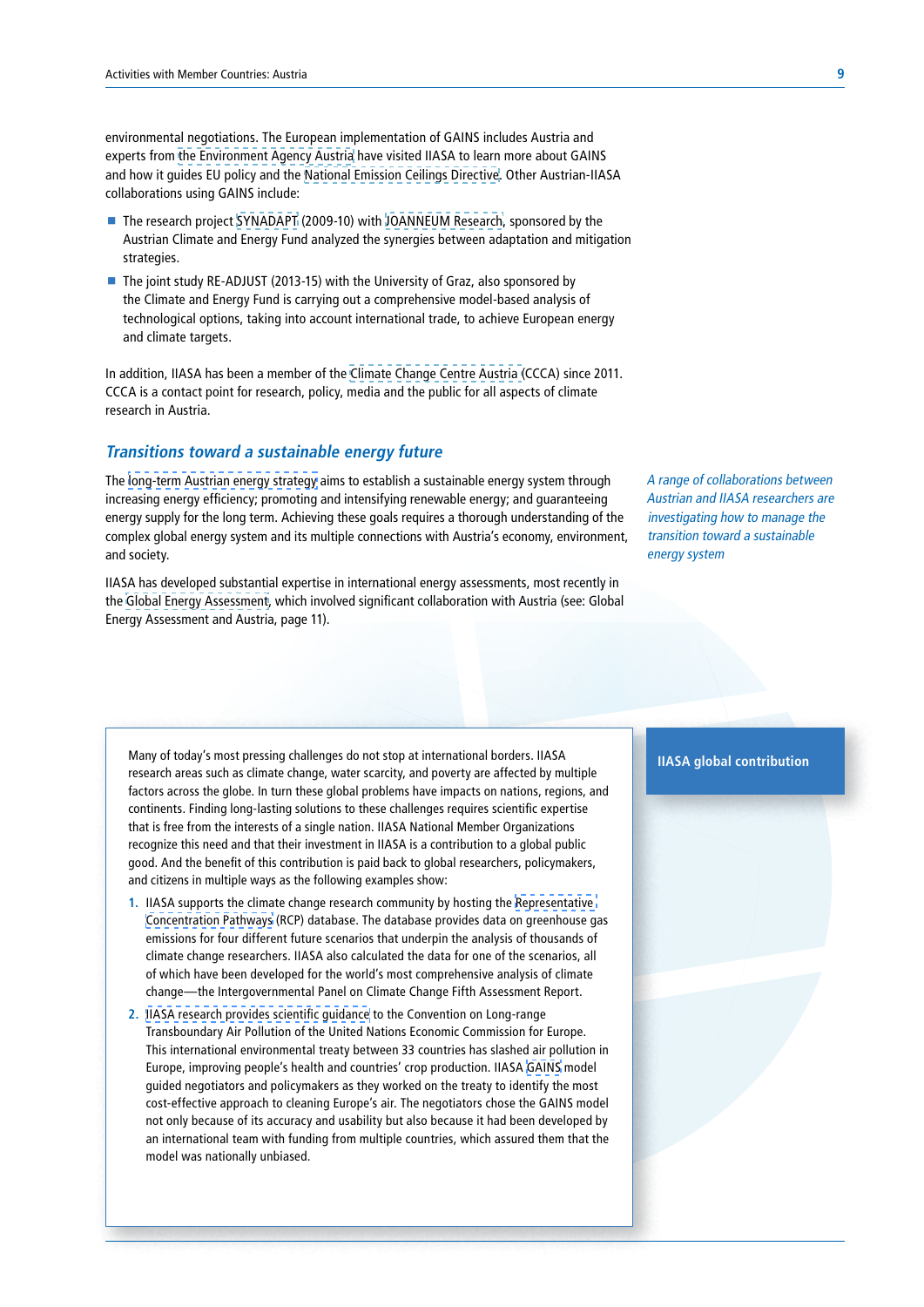Recent Austria-IIASA collaborations in this area include:

- [Researchers from IIASA and the University of Graz](http://www.mdpi.com/1996-1073/10/3/360) assessed the effects of deploying low carbon technologies in six energy intensive industrial sectors – petroleum, iron and steel, non-metallic minerals, paper and pulp, chemicals, and electricity – in Europe, China and India in 2030. The researchers did not find low-carbon technology options competitive in Europe, but they were competitive in China and India. Thus, for energy policy in Europe, to foster low carbon technologies and maintain industrial competitiveness, targeted technology policy is needed to supplement carbon pricing. The research was published in Energies in 2017.
- [IIASA energy experts and TU Wien](http://www.iiasa.ac.at/web/home/research/researchProjects/AMPERE/AMPERE.en.html) explored mitigation pathways and associated costs as part of the EU-funded AMPERE project (2011-14).
- With the Center for Energy and Innovative Technologies on the EU-funded, EnRiMA project [\(2010-14\),](http://www.iiasa.ac.at/web/home/research/researchPrograms/AdvancedSystemsAnalysis/Enrima.html) IIASA developed a decision support system to help energy managers of public buildings in certain cities in Austria to improve energy efficiency.

**IIASA models, tools, and data** 

Through intense data gathering, computer modeling, and other advanced research methods, IIASA provides a country's researchers and their policymakers with the essential numbers and tools to select the most effective policies. For example:

- The Austrian Climate Change Assessment Report (AAR14), published in 2014, was the first national-level climate report that mirrors the breadth and rigor of the Intergovernmental Panel on Climate Change (IPCC), examining the historical and future development of climate change, as well as the potential response and mitigation measures for the problem. Its findings include:
	- Since 1880, average temperature in Austria has risen by nearly  $2^{\circ}$ C, compared with a global average increase of 0.85°C. The report projects that by 2050, the average temperature in Austria will likely increase by approximately 1.4°C compared to current temperatures.
	- Extremely hot days are expected to become more frequent in summer, while very cold days will become rarer in winter.
	- Snow cover duration and glacier extent have decreased significantly in recent decades, and this trend is likely to continue.
	- Precipitation patterns are likely to change, but with significant regional differences. On average, the report projects an increase in precipitation in winter months, and a decrease in summer months.
	- The risk of natural disasters including landslides and rockfalls, as well as forest fires, is projected to increase as precipitation patterns change and the temperature increases.
	- Former IIASA Deputy Director Nebojsa Nakicenovic led the project, IIASA researchers were among the authors, and IIASA led and coordinated the peer-review process to ensure the report was of the highest standard. (Source: APCC (2014): Summary for Policymakers (SPM). In: Österreichischer Sachstandsbericht Klimawandel 2014 (AAR14), Austrian Panel on Climate Change (APCC), Verlag der Österreichischen Akademie der Wissenschaften, Wien, Österreich).

Many of the research projects summarized in this Austria Info Sheet draw on analyses from [IIASA models, tools, and data](http://www.iiasa.ac.at/models/) including:

- Reducing air pollutants and greenhouse gas emissions simultaneously [\(GAINS model](http://www.iiasa.ac.at/web/home/research/modelsData/GAINS/GAINS.en.html)).
- **Planning a sustainable energy system [\(MESSAGE](http://www.iiasa.ac.at/web/home/research/modelsData/MESSAGE/MESSAGE.en.html) model, Global Energy Assessment** [Scenario Database\)](http://www.iiasa.ac.at/web/home/research/modelsData/Global-Energy-Assessment-Database.en.html).
- Reducing energy poverty (Energy Access Interactive Tool [\[ENACT](http://www.iiasa.ac.at/web/home/research/modelsData/Energy-Access-Interactive-Tool.en.html)]).
- Improving food security through identifying yield gaps [\(GAEZ](http://www.iiasa.ac.at/web/home/research/modelsData/GAEZ/GAEZ.en.html) model) and assessing competition for land use between agriculture, bioenergy, and forestry ([GLOBIOM](http://www.iiasa.ac.at/web/home/research/modelsData/GLOBIOM/GLOBIOM.en.html) model).
- Financial disaster risk management [\(CATSIM](http://www.iiasa.ac.at/web/home/research/modelsData/CATSIM/CATSIM.en.html) model).
- **Projecting future population ([Demographic multistate modeling\)](http://www.iiasa.ac.at/web/home/research/modelsData/PopulationProjections/POP.en.html).**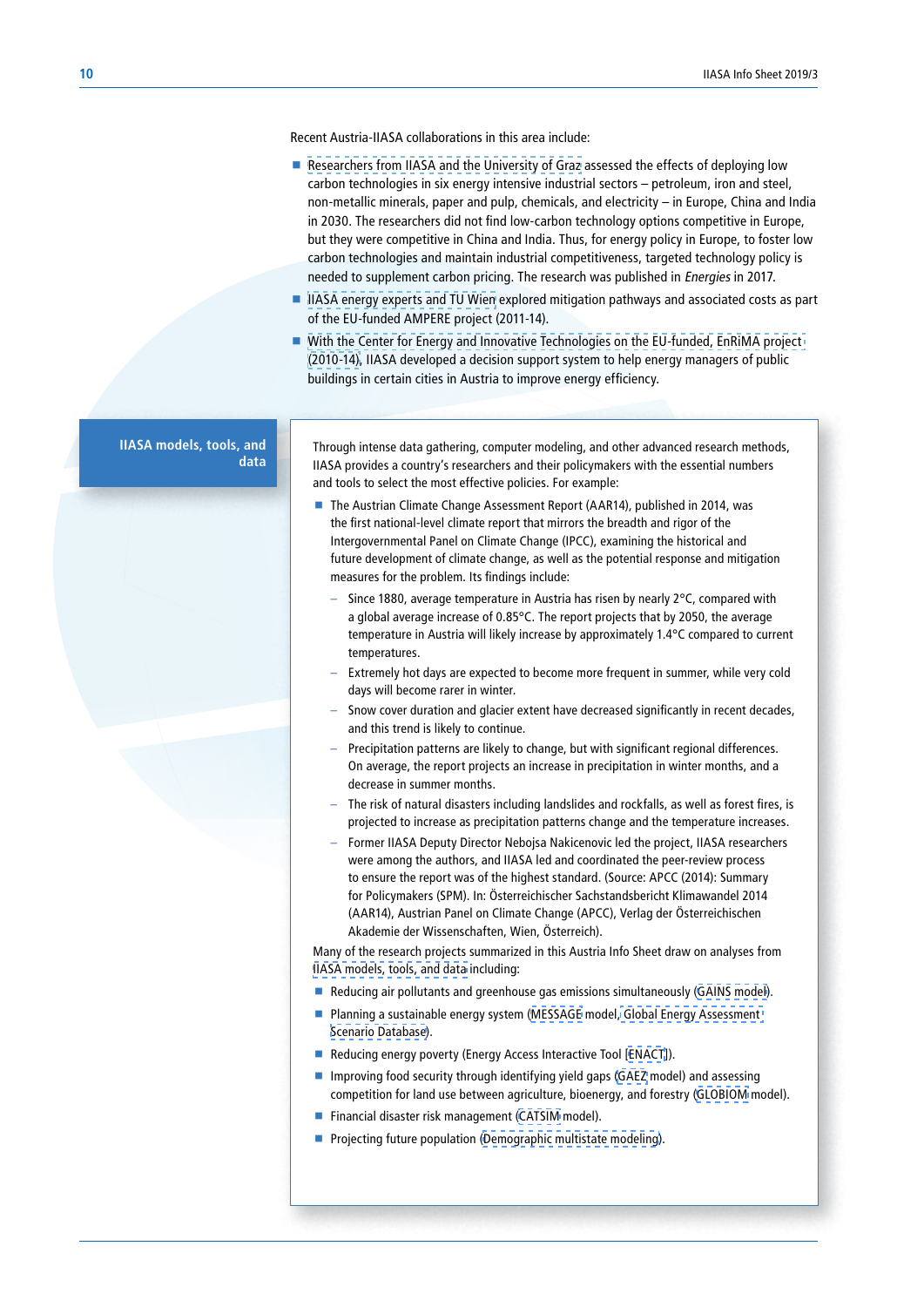#### **Global Energy Assessment and Austria**

[The Global Energy Assessment \(GEA\),](http://www.iiasa.ac.at/web/home/research/Flagship-Projects/Global-Energy-Assessment/Home-GEA.en.html) published in 2012, defines a new global energy policy agenda —one that transforms the way society thinks about, uses, and delivers energy. Coordinated by IIASA and involving over 500 specialists from a range of disciplines, industry groups, and policy areas, GEA research aims to facilitate equitable and sustainable energy services for all, in particular for around three billion people who currently lack access to clean, modern energy.

Austrians played important roles directing the GEA with Nebojsa Nakicenovic serving as GEA Director and Luis Gomez-Echeverri as GEA Associate Director, and [Ambassador Irene Giner-](https://www.viennaenergyforum.org/content/irene-giner-reichl-0)[Reichl](https://www.viennaenergyforum.org/content/irene-giner-reichl-0) as a member of the [GEA governing Council.](http://www.iiasa.ac.at/web/home/research/Flagship-Projects/Global-Energy-Assessment/GEA-Council.en.html) Austrian scientists made a significant contribution to the GEA with eleven authors from IIASA, [University of Leoben](https://www.unileoben.ac.at/en), and the [Universities of Graz](https://www.uni-graz.at/en/), and [Klagenfurt](https://www.aau.at/en/). Austria was an important sponsor of the GEA with the [Austrian Development Agency](https://www.entwicklung.at/en/) providing substantial financial support.

Outcomes from the GEA included the adoption of GEA's findings as the three key objectives of the UN Secretary‑General's [Sustainable Energy For All \(SE4ALL\)](https://www.seforall.org/) initiative on energy access, energy efficiency, and renewable energy, which in turn have informed the targets of the Sustainable Development Goal on energy.

Other energy-related activities have contributed to knowledge exchange between the cluster of energy‑related international organizations in Vienna including the [International Atomic Energy](https://www.iaea.org/)  [Agency](https://www.iaea.org/) and SE4ALL. These include:

- [UNIDO,](https://www.unido.org/) IIASA, and the [Federal Ministry for Europe, Integration and Foreign Affairs](https://www.bmeia.gv.at/en/) host the [Vienna Energy Forum](https://www.viennaenergyforum.org/) to facilitate international dialog on energy issues ranging from how to reduce energy poverty to how to increase energy efficiency.
- IIASA is a member of the [Vienna Energy Club](http://www.vienna-energy-club.at/), which brings together ten Vienna-based international organizations dealing with energy, to provide an informal platform for discussions and exchange of views.

Austria was a significant partner in and contributor to the Global Energy **Assessment** 

IIASA was established in 1972 to use scientific cooperation to build bridges across the Cold War divide and research growing global problems on a truly international scale. Today the soft power of science diplomacy continues to help IIASA member countries through using scientific cooperation to improve international relations, and through international teams jointly researching controversial issues to find consensus such as through integrative assessments of the future for the Arctic or of the economic integration of Eurasia.

In addition, IIASA also maintains its original bridge-building objective through attracting member countries that represent a range of geo-political interests (see full list of members: Back page). For instance, both Russia and the US are members; as are Brazil, China, India, and South Africa. Several key factors also unite all IIASA member countries: their interest in systems analysis, scientific and academic infrastructure, economic stability and the geopolitical role in future global transitions. With this in mind, IIASA negotiated membership with Iran and Israel.

**Research to support science diplomacy**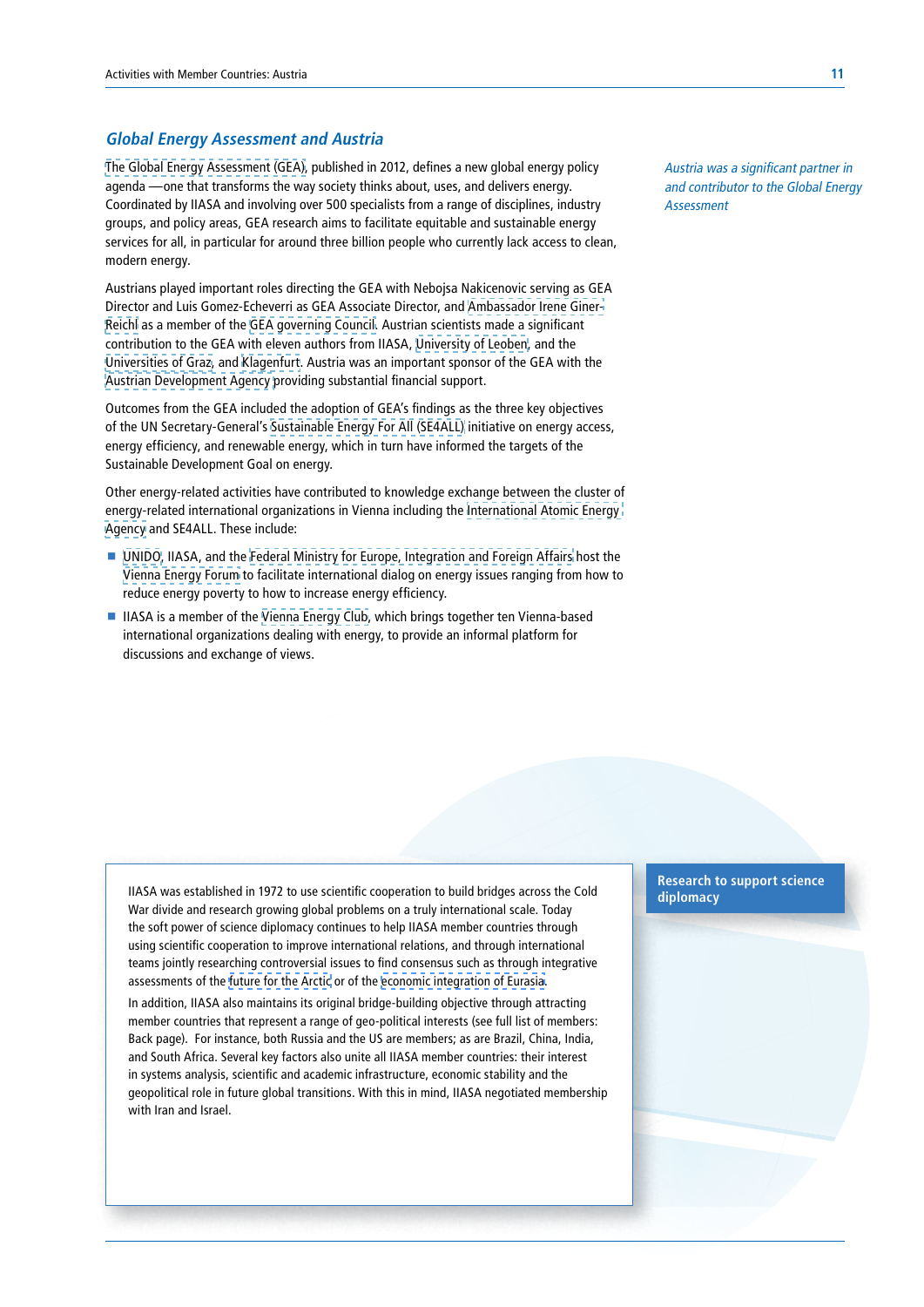#### **Increasing climate and disaster resilience**

Findings from collaborations between IIASA and Austrian researchers are helping to enhance climate and disaster resilience in Austria, Europe, and developing countries

Joint research has assessed ways to improve proactive climate and disaster risk management through improving our understanding of the risks faced by Austria, Europe and vulnerable regions of the world; identifying cost effective ways for Austria to adapt to anticipated changes from climate change; providing management tools for those working in disaster prevention and emergency preparation roles; and researching how to make countries and systems more resilient.

Research collaborations improving our understanding of risks include:

- [IIASA researchers are identifying the reasons behind energy transition gaps in Austria](http://www.iiasa.ac.at/web/home/research/researchPrograms/RISK/CoDesign.html). This project's primary objectives are to characterize the policy implementation gap facing Austria's Climate Energy Model regions and to understand heterogeneous stakeholder motivations; to clarify strategic stakeholder interactions that contribute to policy implementation gaps; and to co-design and co-generate low-carbon transition implementation options to help close those implementation gaps. This project is funded by the [Austrian Climate Research Program.](https://www.klimafonds.gv.at/foerderungen/aktuelle-foerderungen/2016/austrian-climate-research-programme-3/)
- IIASA is leading an interdisciplinary project consortium aimed at fostering the [operationalization of comprehensive climate risk management](http://www.iiasa.ac.at/web/home/research/researchPrograms/RISK/RESPECT.html) at the local and national level in Austria by employing a risk-layering approach in a participatory environment with key actors. This project is supported by the Austrian Climate Research Program.
- **IIASA researchers are investigating agricultural drought risk management both in a broad** [European context and more specifically in Austria.](http://www.iiasa.ac.at/web/home/research/researchPrograms/RISK/Farmers_and_Risk_Management.html) This project involves conducting interviews and workshops with key actors and interest groups and is financed by the Austrian Climate Research Program.
- IIASA collaborated with JOANNEUM Research and the University of Graz as part of the EU-funded [IMPACT2C](http://www.iiasa.ac.at/web/home/research/researchPrograms/EcosystemsServicesandManagement/IMPACT2C.en.html) project (2011-15) to assess the biophysical impacts and socioeconomic risks associated with a global temperature increase of 2°C for Europe and the most vulnerable regions of the world.
- IIASA researchers played important roles in the latest IPCC Special Report on extreme events and joined the Austrian Federal Minister for Sustainability and Tourism to launch the report in 2012 and explain how its findings relate to Austria and Europe.

**IIASA working with business** 

Business can benefit from science through the analysis and knowledge it provides. In turn, science can benefit from business through its experience on the ground and in implementation. IIASA also recognizes that closer collaboration between business and its researchers can increase the impact of the Institute's work. Not surprisingly, IIASA is seeing a growing number of contracts with commercial partners, including:

- The global insurer, **Zurich Insurance Group**, began working with IIASA in 2013 to identify and address research gaps on [flood resilience and community based disaster risk](http://www.iiasa.ac.at/web/home/about/news/RPV_Zurich.en.html)  [reduction,](http://www.iiasa.ac.at/web/home/about/news/RPV_Zurich.en.html) demonstrate the benefits of pre-event risk reduction over post-event disaster relief, and to improve public dialogue around disaster resilience.
- The German carmaker, **Daimler AG**, has collaborated with IIASA researchers to assess biofuel potential from marginal and degraded lands in India and Brazil.
- The Brazilian energy company, Petrolero Brasileiro, was one of nineteen sponsors of IIASA's [Global Energy Assessment](http://www.iiasa.ac.at/web/home/research/Flagship-Projects/Global-Energy-Assessment/GEA-Council.en.html).
- The research institute of the Japanese carmaker, **Toyota**, has an [ongoing collaboration](http://www.iiasa.ac.at/publication/more_XO-11-053.php) with IIASA to research measures to reduce ozone emissions in Asia.
- The multinational consumer goods company, *Unilever*, funded IIASA's agricultural experts from 2008-10 to analyze yields and land suitability of key agricultural crops under a changing climate.

In addition, IIASA works with the Austrian industrial company, OMV via IIASA Deputy Director General serving on OMV's Advisory Group on Sustainability and being Chair of the Advisory Board of OMV Future Energy Fund from 2006-11.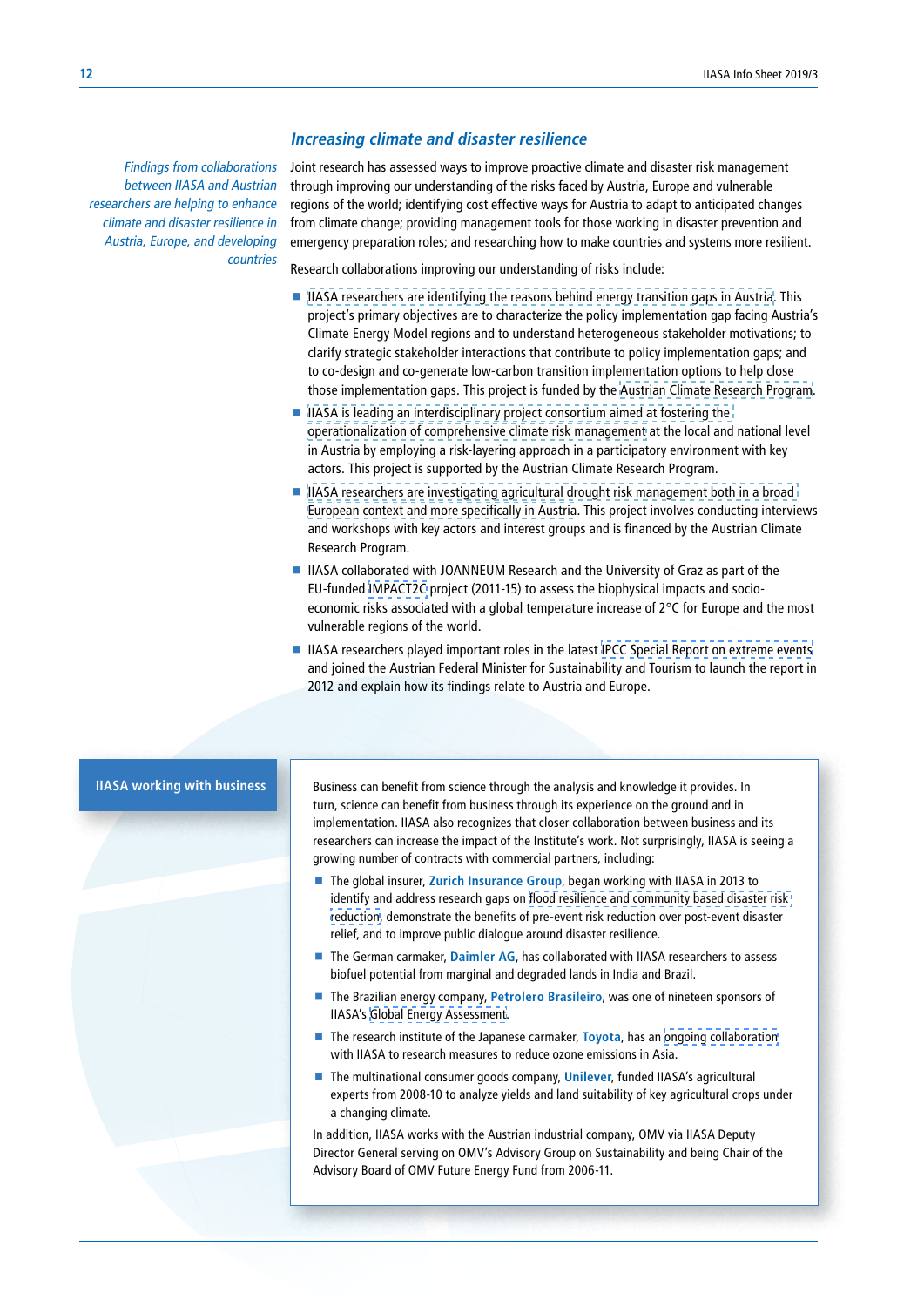Joint studies are identifying cost effective ways for Austria to adapt to anticipated changes from climate change and include:

- IIASA researchers calculated the costs of climate change in Austria if the country takes no action on adaptation and no further action on mitigation as part of the [Costs of Inaction](http://coin.ccca.ac.at/)  [\(COIN\) project f](http://coin.ccca.ac.at/)rom 2013‑14 with the Austrian Institute for Economic Research (WIFO), Austrian Research Centres for Forests (BFW), Climate Change Centre Austria (CCCA), Environment Agency Austria, JOANNEUM Research, University of Graz, University of Klagenfurt, BOKU, TU Wien, and the Central Institute for Meteorology and Geo‑dynamics (ZAMG).
- IIASA conducted, as a policy case study, an assessment of the fiscal consequences of extreme weather events and adaptation to future events at the federal and provincial level in Austria as part of the [Public Costs of Adaptation](http://www.iiasa.ac.at/web/home/research/researchPrograms/RiskPolicyandVulnerability/PACINAS.html) (PACINAS) project (2014-16) with the Austrian Institute of Technology (AIT), the Environment Agency Austria, and the University of Graz. Researchers sought to generate more robust estimates of the potential costs of extreme weather events and the consequences for public budgets and to demonstrate that the scale of costs may be contingent on the choice of risk management options that are implemented.
- $\blacksquare$  IIASA risk experts investigated the link between risk-transfer instruments (especially insurance) and the promotion of climate adaptation in general and risk mitigation in particular in Austria as part of the [InsAdapt](http://www.iiasa.ac.at/web/home/research/researchPrograms/RiskPolicyandVulnerability/InsAdapt.html) (2013-16) project funded by the Austrian Climate Research Program.

Decision support and management tools include:

- With the Austrian Agency of Health and Food Safety (AGES), WIFO, BFW, Environment Agency Austria, University of Salzburg, and ZAMG, IIASA developed a decision support system to help the city of Linz build resilience and reduce the risk of hazards stemming from climate change. The project known as [ARISE](https://www.klimafonds.gv.at/assets/Uploads/Projektberichte/ACRP-2013/03062014ARISEAngela-Michiko-HamaZBACRP-6B368644.pdf) ran from 2014-16 was funded by the Climate and Energy Fund.
- Landslide risk management tools as part of the EU-funded [Safelands](http://www.iiasa.ac.at/web/home/research/researchProjects/Safeland/SafeLand.html) project (2009-12) which included the Geological Survey of Austria as a research partner, and the Austrian Service for Torrent and Avalanche Control as end users.
- New multi-sector partnerships to reduce or redistribute risk as part of the EU-funded [ENHANCE](http://www.iiasa.ac.at/web/home/research/researchPrograms/RiskPolicyandVulnerability/Enhance.en.html) project (2012-16) and including the Austrian OpenTrack Railway Technology GmbH.
- A collaboration with the Universities of Salzburg and Vienna and other partners is modeled the anticipated changes in natural disaster patterns in Europe in order to assist emergency preparedness officials and to train young scientists in the risk management skills needed to respond to future disasters. This joint study is the EU-funded project, [CHANGES](http://www.iiasa.ac.at/web/home/research/researchPrograms/RiskPolicyandVulnerability/CHANGES.en.html), and ran from 2011-14.

Other joint studies are researching how to make countries and systems more resilient:

- IIASA researchers are assessing resilience of Austria to six specific scenarios: (1) political instability; (2) economic and financial crises; (3) societal crises (polarization, exclusion, gangs); (4) environmental risks (climate change, extreme weather events); (5) technological risks (cyber-attack and breakdown of critical infrastructure) and (6) pandemic risks. IIASA worked FASResearch on this [project](http://www.iiasa.ac.at/web/home/research/researchPrograms/AdvancedSystemsAnalysis/KIRAS.html) (2013-15) which was funded by the Austrian Security Research Project KIRAS.
- **IIASA** is improving our understanding and management of the resilience of forested social ecological systems in the Congo Basin as part of the CoForTips project funded by the Austrian Science Fund (FWF).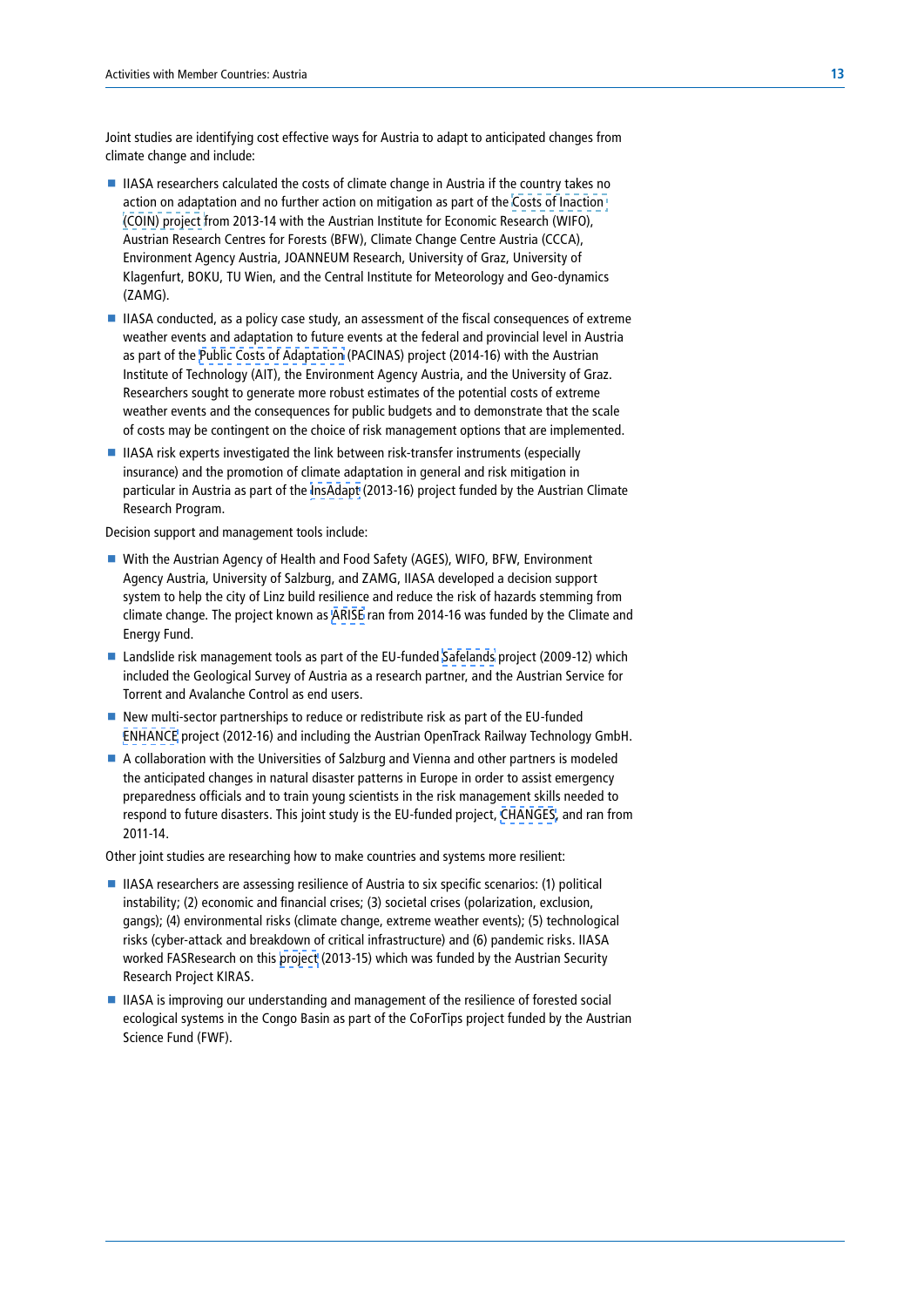#### **Land use in Austria and Europe: Food, energy, water, and climate change**

A wide range of collaborations between IIASA and Austrian researchers are exploring the interfaces between land, food, forests, energy and climate change Increasing the potential of land in Austria and Europe to provide food, energy, and water as well as provide a host of ecosystem services from biodiversity to tourism, requires an integrated approach to identify synergies, explore trade-offs, and avoid unintended consequences. Systems analysis provides the tools for researchers to find the most effective policies among these competing uses and within the context of a changing climate that both influences the productivity of our land and is influenced by how we use the land. Recent collaborations between Austrian partners and IIASA are improving our understanding of how farmland and forests contribute to climate change, the potential of biofuels and other renewable energy in Austria and the Alps, and exploring the availability of future water resources.

IIASA global land use model [GLOBIOM](http://www.iiasa.ac.at/web/home/research/modelsData/GLOBIOM/GLOBIOM.en.html) and its global forestry model [G4M](http://www.iiasa.ac.at/web/home/research/modelsData/G4M.en.html) support multiple research projects that have improved our understanding of how Europe's forests and farmland –and people's management of them – release and absorb greenhouse gases. Other collaborations use the models to analyze how climate change and associated government policies impact Europe's agricultural and forestry sectors, which account for some 50% of Europe's land surface. Projects and partners include:

- Researchers from the Austrian Academy of Sciences, BOKU, IIASA, and others did a study [focused on promoting biomass and bioenergy markets in Cambodia, Laos, Myanmar,](http://pure.iiasa.ac.at/id/eprint/15276/)  [Thailand, and Vietnam.](http://pure.iiasa.ac.at/id/eprint/15276/) The researchers collaborated on three regional bioenergy workshops and led discussions on the National Bioenergy Development Plans. The study recommended several measures, including involvement of rural community stakeholders and consideration of science-based evidence to ensure regulations that support the aims of the network. The study was published in [Forests](http://www.mdpi.com/journal/forests) in 2018.
- Researchers from IIASA and the University of Graz compared existing livestock emissions and projections on different spatial levels (global, European, and national) and on different system boundaries. The researchers looked at the livestock sector and found that the goal of keeping average global temperature rise under 2°C is more ambitious than any of the national projections. The researchers concluded that the higher livestock emissions could be compensated by higher emission reductions elsewhere, but that could be challenging. The research was published in the [Journal of Integrative Environmental Sciences](https://www.tandfonline.com/toc/nens20/current).
- [An international research study with researchers from IIASA](http://www.iiasa.ac.at/web/home/about/news/150116-Cropland-Maps.html), GeoVille GmbH, and the University of Applied Sciences, Wiener Neustadt developed two new global cropland maps that combine multiple satellite data sources, to provide an improved record of total cropland extent as well as field size around the world. The study also presented the first ever global field size map—an important proxy for mechanization and human development. This map was based entirely on crowdsourced data collected through [IIASA Geo-Wiki project,](http://www.iiasa.ac.at/web/home/research/researchPrograms/EcosystemsServicesandManagement/Geo-Wiki.en.html) a crowdsourcing initiative that relies on a global network of citizen scientists, who have looked at thousands of high-resolution images of land cover to determine whether cropland was present or not. The research was published in [Global Change Biology](https://onlinelibrary.wiley.com/journal/13652486) in 2015.

**Austrians with senior scientific roles at IIASA** **Dr. Markus Amann** has been Program Director of the IIASA Air Quality and Greenhouse Gases Program and earlier versions of the program since 1991.

**Professor Dr. Arnulf Grubler** has been Acting Program Director of the IIASA Transitions to New Technologies Program since 2008.

**Professor Dr. Wolfgang Lutz** has been Program Director of the IIASA World Population Program since 1994.

**Professor Dr. Nebojsa Nakicenovic** was Deputy Director General of IIASA between 2008 and 2019, and was Director of the IIASA coordinated Global Energy Assessment from 2006-12.

**Dr. Michael Obersteiner** was Program Director of the IIASA Ecosystems Services and Management Program between 2011 and 2019.

**Professor Dr. Keywan Riahi** has been Program Director of the IIASA Energy Program since 2008.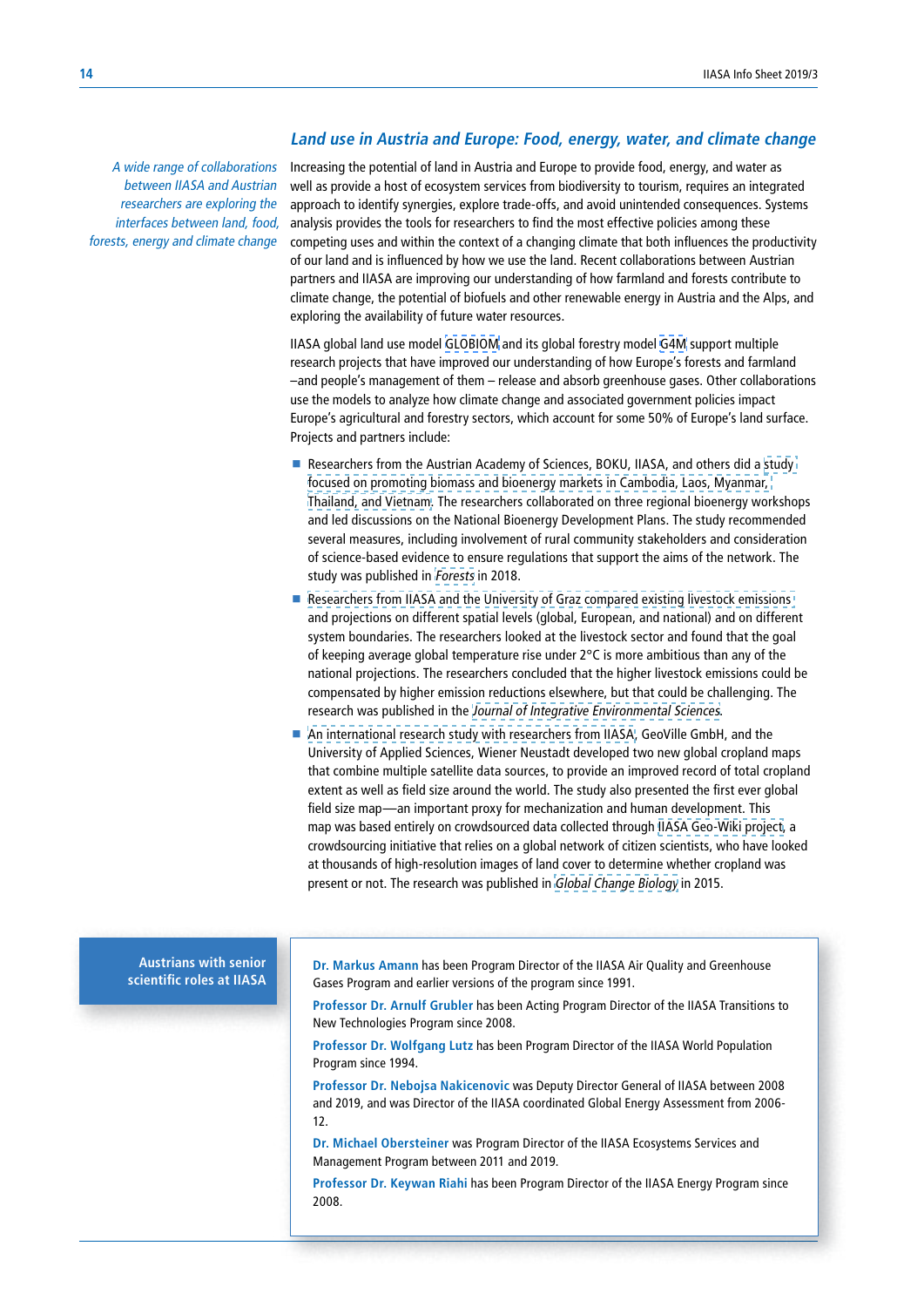- The EU-funded [GHG Europe](http://www.ghg-europe.eu/) project (2010-13) with BFW, Joanneum Research, and the University of Innsbruck.
- The EU-funded [CC-TAME](http://www.iiasa.ac.at/web/home/research/researchPrograms/EcosystemsServicesandManagement/CC-TAME.en.html) project (2008-11) with Joanneum Research and BOKU.
- Joanneum Research and the University of Graz on the EU-funded [IMPACT2C](http://www.iiasa.ac.at/web/home/research/researchPrograms/EcosystemsServicesandManagement/IMPACT2C.en.html) project (2011-15).
- The EU-funded [SIGMA](http://www.iiasa.ac.at/web/home/research/researchPrograms/EcosystemsServicesandManagement/SIGMA.html) project (2014-18), with the geo-information firm Geoville and other partners, is assessing the longer term impacts of agricultural dynamics on the environment and vice versa.

The impact of extreme weather events on the carbon cycle was the focus of the EU-funded [CARBO-Extreme](http://www.carbo-extreme.eu/) project (2009-15), which included IIASA and the University of Innsbruck as project partners. Together they are improving our understanding of how extreme weather events impact the Earth's ability to absorb carbon; early findings from the project appeared in [Nature](http://www.iiasa.ac.at/web/home/about/news/Nature__Climate_Extremes_and_the_Carbon_Cycle.en.html) in 2013.

Research into the potential of biofuels and renewable energy includes:

■ IIASA [BeWhere](http://www.iiasa.ac.at/web/home/research/researchPrograms/EcosystemsServicesandManagement/BeWhere-Description.html) model determines the optimal size and location of bio-energy production plants based on minimizing the cost of the complete supply chain. An international team, coordinated by IIASA, develops the model and includes BOKU with whom IIASA developed a detailed version of the model for Austria. Recent research [has assessed the cost-effectiveness](http://foix21.iiasa.ac.at/publication/more_XJ-11-046.php)  [of energy policy instruments to reduce greenhouse gas emissions by substituting fossil](http://foix21.iiasa.ac.at/publication/more_XJ-11-046.php)  [fuels with new bioenergy technologies;](http://foix21.iiasa.ac.at/publication/more_XJ-11-046.php) as well as identifying the optimal location, size and technology of [second generation biofuel production plants in Austria.](http://www.redd-pac.org/papers/others/havlik_biofuels_energy_policy_2011.pdf)

Every year, IIASA hosts around 90 lectures, seminars and workshops in Austria to facilitate internal collaborations, progress research and provide academic training. In addition, it hosts a number of major events to highlight the world-class research and researchers that IIASA brings to Austria. These events include:

- A major international conference every five years: ["Worlds within Reach: From Science](http://conference2012.iiasa.ac.at/)  [to Policy](http://conference2012.iiasa.ac.at/)" at the Hofburg Palace in Vienna and at IIASA from 24-26 October 2012 and under the patronage of Dr. Heinz Fischer, The former Federal President of the Republic of Austria, and with sponsorship from the Federal Ministry of International and European Affairs, and the Federal Ministry of Science, Research and Economy.
- A series of public lectures jointly hosted by the Austrian Academy of Sciences and IIASA since 2012·
	- [Why Evidence Matters by Professor Dame Anne Glover \(2018\)](http://www.iiasa.ac.at/web/home/about/events/180624-Glover_Kabat_Lecture.html)
	- [Extreme States of Matter on Earth and in Space by Academician Vladimir Fortov](http://www.iiasa.ac.at/web/home/about/events/160913-Fortov_Lecture.html)  [\(2016\)](http://www.iiasa.ac.at/web/home/about/events/160913-Fortov_Lecture.html)
	- [On Plants and Carbon by Professor Christian Körner, University of Basel \(2016](http://www.iiasa.ac.at/web/home/about/events/160606-Komarek.html))
	- [Obstacles and Opportunities in Environmental Management by Professor Simon Levin](http://www.iiasa.ac.at/web/home/about/events/20141110-IIASA-OeAW-Public-Lecture-Series-5.html), Princeton University (2014)
	- [The Age of Sustainable Development by Professor Jeffrey Sachs,](http://www.iiasa.ac.at/web/home/about/events/20140312-IIASA-OeAW-Public-Lecture-Series-4.html) Columbia University & Special Advisor to United Nations Secretary-General (2014)
	- [The Polar Regions under Climate Change by Professor Peter Lemke](http://www.iiasa.ac.at/web/home/about/events/upcomingevents/IIASA-OeAW-Public-Lecture-Series-3.en.html), University of Bremen (2013)
	- [Surviving the Century by Lord Martin Rees,](http://www.iiasa.ac.at/web/home/about/events/upcomingevents/IIASA-OeAW-Public-Lecture-Series.en.html) University of Cambridge (2013)
	- [Can we maintain sustainability for the future of humankind? by Professor Carlo](http://www.iiasa.ac.at/web/home/about/events/upcomingevents/iiasa-oeaw-25-october-lecture.en.html)  [Rubbia,](http://www.iiasa.ac.at/web/home/about/events/upcomingevents/iiasa-oeaw-25-october-lecture.en.html) Institute for Advanced Sustainability Studies e.V., Potsdam, Germany (2012)
	- [Maastricht and Kyoto: A Tale of Two Treaties by Professor William Nordhaus](http://www.iiasa.ac.at/web/home/about/events/upcomingevents/iiasa-oeaw-25-october-lecture.en.html), Yale University (2012)

# **High-profile events in Austria**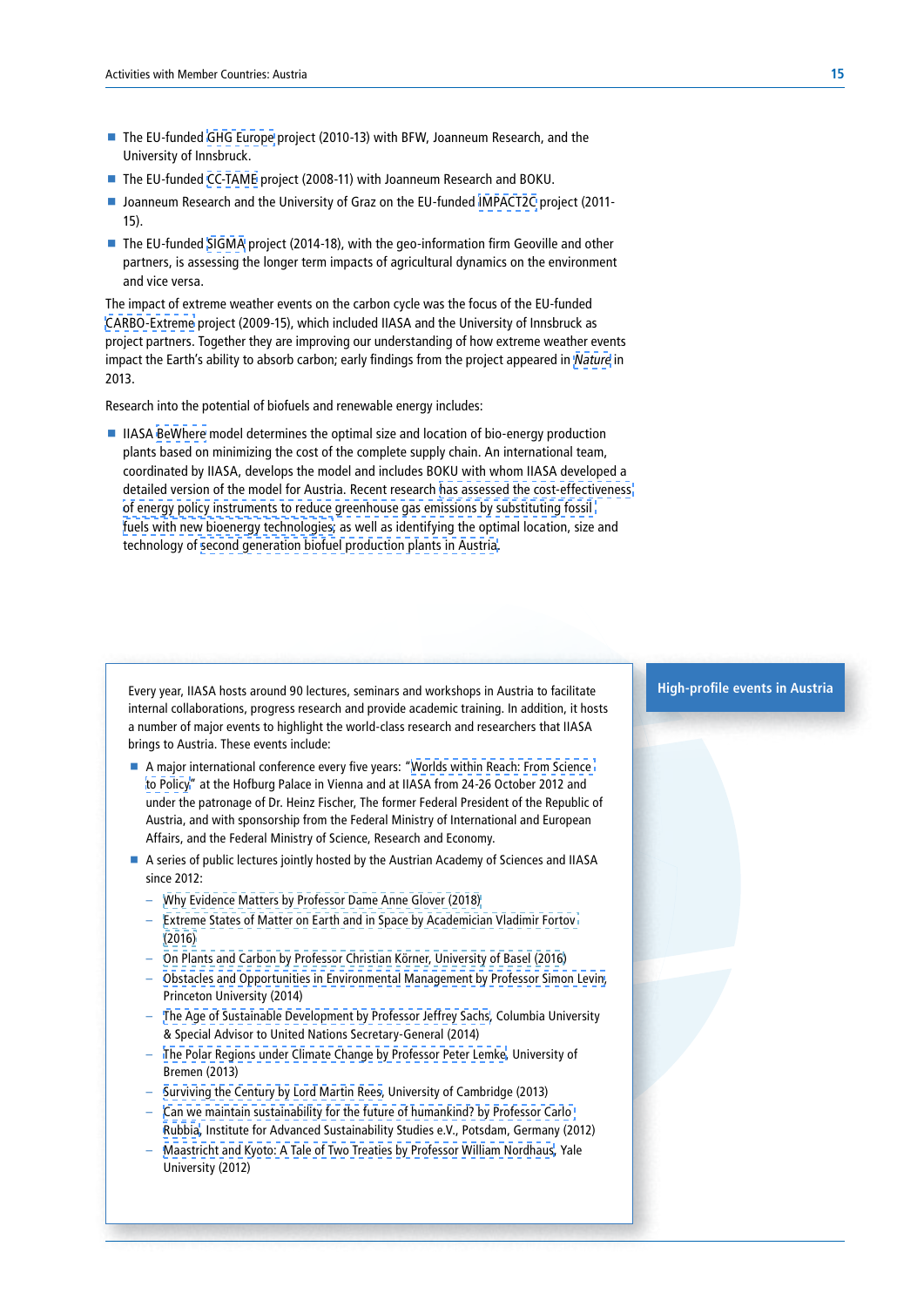- IIASA led the economic-ecological modelling of the [recharge.green](http://foix21.iiasa.ac.at/web/home/research/researchPrograms/EcosystemsServicesandManagement/rechargegreen/recharge-green.html) project (2012-15) using the BeWhere model. The project analyzed how to develop the potential of the Alps to provide renewable energy at the same time as conserving nature and ensuring sustainable land use, and was funded by the European Regional Development Fund in the Alpine Space Programme.
- The EU-funded [S2Biom](http://www.iiasa.ac.at/web/home/research/researchPrograms/EcosystemsServicesandManagement/S2Biom.en.html) project (2013-16) developed research tools and a roadmap for Europe to make more efficient use of the continent's biomass resources. Austrian partners included JOANNEUM Research.
- BOKU, IIASA and TU Wien assessed the vulnerability of the Austrian bio-based industries to climate change and provided policy guidelines for regional adaptation to these changes as part of the [CC2BBE](https://www.klimafonds.gv.at/assets/Uploads/Projektberichte/ACRP-2012/20130502CC2BBEZwischenberichtErwin-Schmid.pdf) project (2013-15), which was funded by the Austrian Climate and Energy Fund.
- IIASA in collaboration with Joanneum Research and other partners completed the EU-funded Refuel project, which [produced an EU road map for biofuels in transport](http://www.iiasa.ac.at/publication/more_XJ-10-024.php) in 2010.

Finally, in 2013, IIASA launched a new flagship initiative, [Water Futures and Solutions](http://www.iiasa.ac.at/web/home/research/water-futures.html) (WFaS), to conduct an integrated analysis of global water challenges and solutions. Progress toward meeting global water challenges has not been enough. For example, 770 million people lack access to improved sources of drinking water, and 35 million die prematurely each year from waterrelated diseases. The Austrian Development Agency supported the WFaS to compile estimates of the future availability of water resources (in space and time) and changes in demand across multiple sectors under various scenarios of climate change and selected shared socio-economic development pathways.

### **Developing expertise in big data**

IIASA and Austrian researchers are finding new ways to improve data quality and uses The growth in data is a global phenomenon; and IIASA and Austrian researchers are collaborating to research and develop new tools and techniques, and innovative ways to extract insight and value from data:

- The Geo-Wiki project. IIASA and partners, including TU Wien and the University of Applied Sciences Wiener Neustadt (FHWN), lead a team of citizen scientists to improve maps of different land uses by examining satellite data to identify more exactly how people use the land. After launching, the project had a little over 100 registered users in 2009, but had nearly 15,000 users by September 2017. The rise of citizen scientists provides potential to radically improve the accuracy of maps and subsequently the quality of the research and policy recommendations that are based on mapping data. This project has expanded from maps of land uses to a flood resilience project in Nepal.
	- In 2013, IIASA [Geo-Wiki team won a €1.4 million grant from the European Research](http://www.iiasa.ac.at/web/home/about/news/20140114-ERC-Crowdland.html)  [Council](http://www.iiasa.ac.at/web/home/about/news/20140114-ERC-Crowdland.html) to further develop the global network of citizen scientists for environmental monitoring. The new project focuses on two pilot areas in Austria and Kenya. In Austria the researchers will focus on collecting on-the-ground data along the lines of the Eurostat's Land Use Change Analysis System surveys, by building and engaging a local network of citizen scientists to collect the data.
	- One question the research teams always get is whether the analysis from laypeople is as good as that from experts. In other words, can they rely on non-experts to provide accurate data analysis? Together with a researcher from FHWN, IIASA researchers showed in the journal [PLOS ONE](http://www.iiasa.ac.at/web/home/about/news/PLOS_ONE__Citizen_scientists_rival_experts_in_analyz.en.html) (2013) that data gathered and analyzed by non-experts can rival the quality of data from experts.
- In 2015, IIASA launche[d FotoQuest Austria](http://www.iiasa.ac.at/web/home/about/news/20150709-Fotoquest.html) that allows participants to explore the outdoors while taking pictures and collecting observations for science. The project aims to gather information about land use change in Austria that is important for research on climate change and flood risk. The projet is supported by the ERC funded CrowdLand project.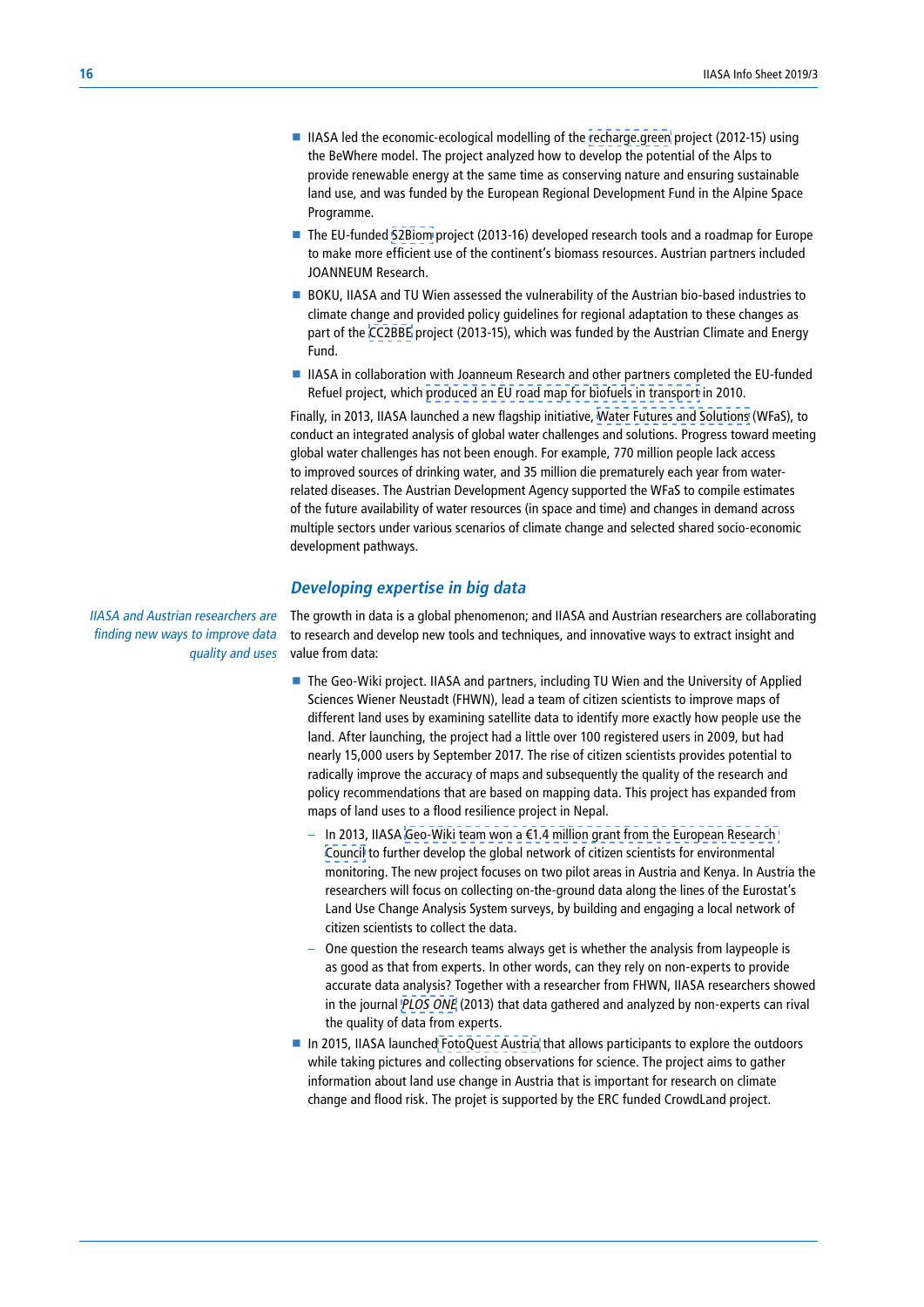Joint Austrian-IIASA studies are combining satellite data and other information to provide African farmers with early warning of droughts:

- Using satellite data and models, researchers from IIASA, TU Wien and ZAMG developed a prototype to provide early warning to farmers in East Africa of the risk of drought as part of the [GEOSAF](http://www.iiasa.ac.at/web/home/research/researchPrograms/EcosystemsServicesandManagement/GEOSAF.en.html) project (2012-13) funded by the European Space Agency. The same collaborators developed a system to provide weather forecasts and soil moisture information to farmers in Ethiopia and Kenya as part of the FFG-funded [FarmSupport](http://www.iiasa.ac.at/web/home/research/researchPrograms/EcosystemsServicesandManagement/FarmSupport.html) project (2012-13).
- This research was extended as part of the FFG-funded [Satida](http://www.iiasa.ac.at/web/home/research/researchPrograms/EcosystemsServicesandManagement/SATIDA.html) project (2014-18). IIASA with BOKU, TU Wien, ZAMG, and Médecins Sans Frontières, Austria are further developing innovative methods to use satellite data to improve the assessment of drought risks.

The above projects and studies build on earlier collaborations with BOKU which analyzed the benefits of using satellite imagery not just in the study of climate change but also for energy, water, agriculture and ecosystem research as part of the EU-funded [GEOBENE](http://www.iiasa.ac.at/web/home/research/researchPrograms/EcosystemsServicesandManagement/GeoBene.en.html) project (2006-09) and developed tools to take advantage of these benefits as part of the developed tools to take advantage of these benefits as part of the EU-funded EuroGEOSS (2009-12).

In 2016, IIASA joined the Complexity Science Hub Vienna, which has the objective to host, educate, and inspire complex systems scientists who are dedicated to collect, handle, aggregate, and make sense of big data in ways that are directly valuable for science and society. Focus areas include smart cities, innovation dynamics, medical, social, ecological, and economic systems. The Complexity Science Hub Vienna is a joint initiative of AIT Austrian Institute of Technology, Medical University of Vienna, Vienna University of Technology, Graz University of Technology, Vienna University of Economics and Business, and IIASA.

# **Basic research: Advancing the methods of systems analysis**

Many of the most serious problems that confront humanity—including climate change, global food security, and sustainable energy—are complex and interconnected. Austrian national interests are tightly connected to these complex global systems. Resolving such challenges requires an understanding not only of the detailed components of each element (disciplinary research) but also their dynamic and interconnecting elements (systems analysis). IIASA has recently worked with Austrian organizations to advance research methods that cross multiple disciplines in the following areas:

- With WIFO and other partners as part of the EU-funded [PASHMINA](http://www.iiasa.ac.at/web/home/research/researchProjects/Pashmina.en.html) study (2009-12), IIASA integrated its economic, energy and land-use models with models of project partners to analyze paradigm shifts in the way societies use energy, land, and transport over the next 40 years.
- With researchers at TU Wien, IIASA is applying optimal control theory to economic growth modeling. IIASA, WIFO and WU researchers collaborate on economic growth modeling. And with researchers from BOKU, IIASA is analyzing long-term metabolic social transitions.
- Collaborations with researchers from BOKU and other partners are conducting multiple model assessments of the impacts of climate change [\(ISI-MIP\)](http://www.iiasa.ac.at/web/home/resources/mediacenter/FeatureArticles/w14-in-the-human-interest.en.html) and of agricultural production ([AgMIP\)](http://www.agmip.org/). By carrying out comprehensive and rigorous model inter-comparisons, researchers find more robust findings and improve the underlying models. Results have recently been published in a [2013 special issue of](http://www.iiasa.ac.at/web/home/about/news/20131216-ISIMIP.en.html) PNAS.

Other research has developed new methods and techniques to study evolution, biodiversity, and cooperation:

- $\blacksquare$  By applying mathematical techniques of evolutionary game theory and adaptive dynamics, researchers from IIASA, the University of Vienna and WU among others are [analyzing the](http://www.iiasa.ac.at/web/home/research/researchPrograms/EvolutionandEcology/Equitable-Governance-of-Common-Goods.en.html)  [evolution of cooperation](http://www.iiasa.ac.at/web/home/research/researchPrograms/EvolutionandEcology/Equitable-Governance-of-Common-Goods.en.html), with particular emphasis on the nature and impact of incentives.
- Researchers from IIASA and the University of Vienna have explored how living systems respond to changing conditions. Studies include finding unexpected patterns of [skipped](http://www.iiasa.ac.at/publication/more_XJ-09-033.php)  [reproduction in environments](http://www.iiasa.ac.at/publication/more_XJ-09-033.php) with uncertain energy supply, and how the [degree of](http://www.iiasa.ac.at/publication/more_XJ-14-012.php)  [phenotypic plasticity is evolutionarily destined to change over the lifespan of individuals](http://www.iiasa.ac.at/publication/more_XJ-14-012.php), which is likely to have as yet unprobed implications for population dynamics.

IIASA and Austrian researchers are collaborating to advance the methods of systems analysis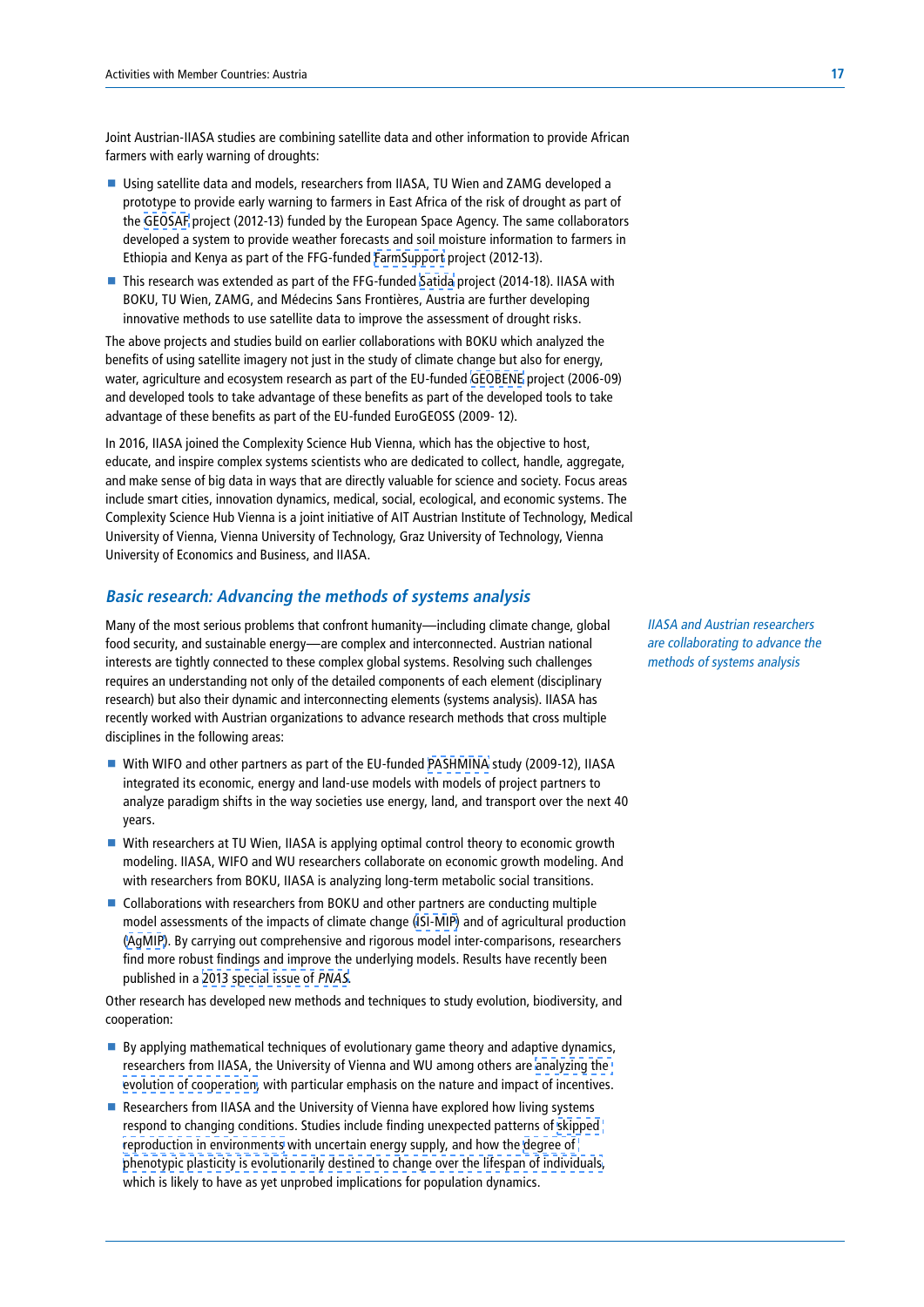By combining fields of expertise as diverse as population genetics, evolutionary theory, and fisheries science, IIASA's researchers are analyzing how to achieve sustainable harvesting of fish. Collaborations with a researcher at the University of Innsbruck are shedding light on the [impacts of climate change on fish stocks](http://www.iiasa.ac.at/publication/more_XJ-14-092.php).

# **Capacity Building**

# **Young Scientists Summer Program**

Since 2010, 34 Austrian students have developed research skills and networks by taking part in the IIASA Young Scientists Summer Program

The [Young Scientists Summer Program](http://www.iiasa.ac.at/web/home/education/yssp/about.html) (YSSP) develops the research skills and networks of talented PhD students. Program participants conduct independent research within the Institute's research programs under the guidance of IIASA scientific staff. Since the start of the YSSP in 1977, 109 students from Austria have taken part in the program. Funding is provided through the IIASA Austrian National Member Organization unless otherwise stated.

The following 31 young researchers from Austria or undertaking a PhD in Austria have participated in this program since 2010:

#### **YSSP '19**

**Nepomuk Dunz** (Vienna University of Economics and Business (WU)) studied the opportunities and risks of development banks to close the climate finance gap by extending a North-South Stock-Flow Consistent model, and calibrating it to Austria and the Western Balkans, with international trade and financial capital flows. A German National funded by the Austrian NMO.

**Julian Joseph** (Wirtschaftsuniversität Wien) studied agricultural productivity and foreign direct investment (FDI) in land in Sub-Saharan Africa. A German National funded by the Austrian NMO.

**Hanspieter Wieland** (University of Natural Resources and Life Sciences, Vienna) assessed the robustness of global iron & steel supply chains over time (1995-2015) to identify vulnerability hotspots in trade networks.

#### **YSSP '18**

**Raphael Asada** (University of Graz) studied material based indicators of bioeconomic transition, with the aim to further develop the IIASA GLOBIOM and BeWhere models for refining future demand projections under bioeconomic transition.

**Kian Mintz-Woo** (University of Graz) examined the links between losses and damages and obligations of private actors, especially large energy producers, which have historically made disproportionate contributions to climate change.

**Anton Pichler** (University of Oxford) studied implications of heterogeneous technologies on climate policy focussing on an agent-based model approach.

**Sonja Spitzer** (Vienna Institute of Demography) studied projecting multidimensional health expectancies in 13 European countries.

#### **YSSP '17**

**Cornelius Hirsch** (Austrian Institute of Economic Research) analyzed the rush for foreign land (FLA-deals) by the means of an extended gravity-model analysis.

**Bernd Lenzner** (University of Vienna) developed a first global quantification of relevant drivers for the development of alien species richness and related them in the Global Biosphere Management Model (GLOBIOM).

### **YSSP '16**

**Fabian Heidegger** (University of Natural Resources and Life Sciences, Vienna) Sudied ITS (Intelligent Transport Systems) environmental monitoring using improved energy consumption and emission data from road traffic for the IIASA GAINS Model.

**Alexandre Köberle** (Universidade Federal do Rio de Janeiro) studied down scaling of shared socioeconomic pathways (SSPs) to Brazil using the MESSAGE modelling framework.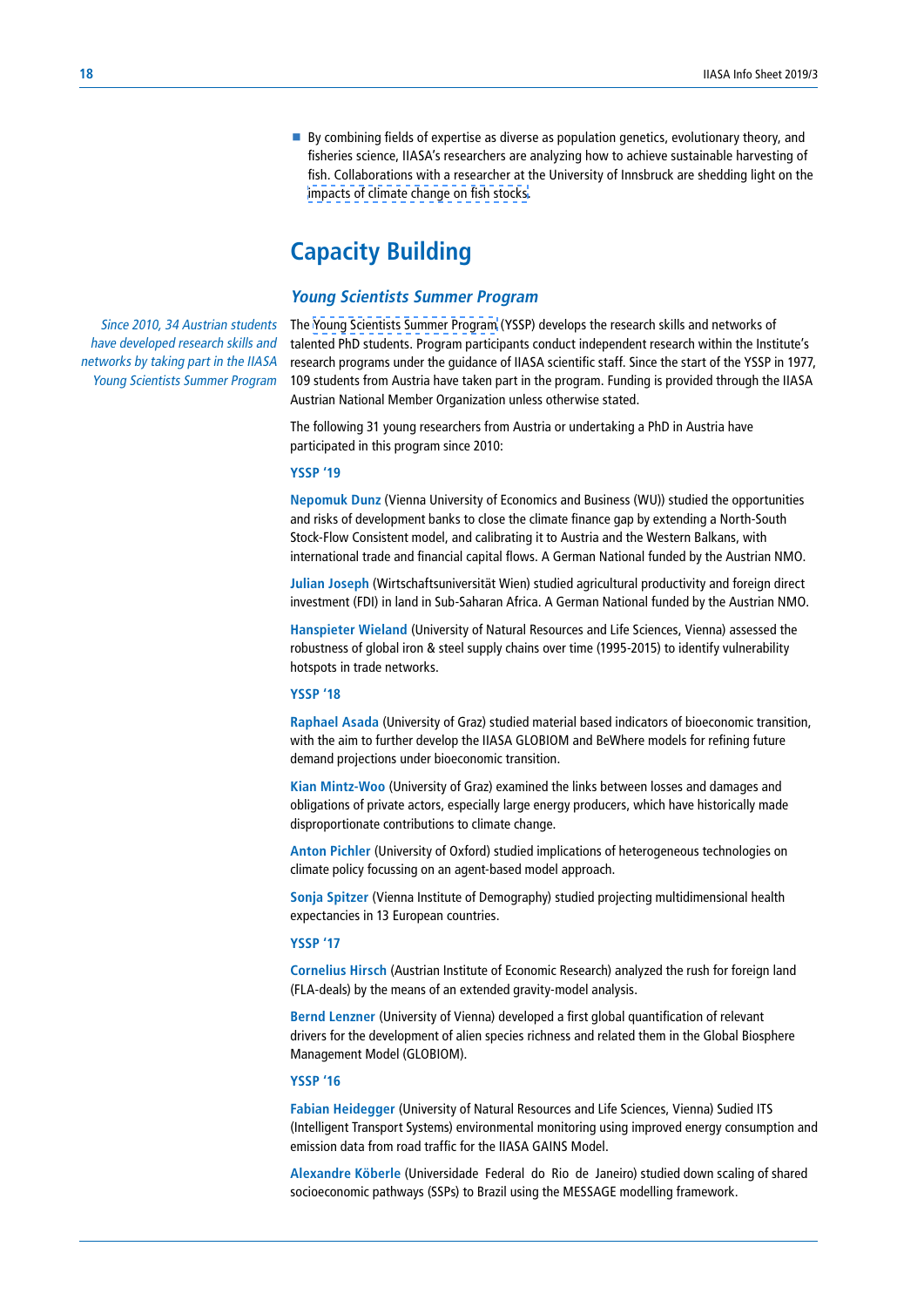**Sebastian Maier** (Imperial College) studied using approximate dynamic programming with decision dependent uncertainties

**Clara Orthofer** (University of Munich) studied scenarios for the development of South Africa's power system as a emerging economy, under the influence of the UNFCCC Paris Agreement.

**Julia Puaschender** (University of Vienna) studied financing climate stability, making suggestions for global governance policy makers to efficiently herald climate justice in the 21st century.

**Navid Rekabsaz** (Vienna University of Technology) studied detecting systemic risk in the financial system by sentiment analysis of textual big data.

#### **YSSP '15**

**Tamara Fetzel** (Institute of Social Ecology, Vienna) analyzed ecological constraints to grazing intensity.

#### **YSSP '14**

**Thomas Schinko** (University of Graz) studied how to better govern risks in the financing of renewable energy projects in North and South Africa.

**Fabian Schipfer** (Vienna University of Technology) explored cost-efficient and environmentally sound (non-food) biomass-to-end-use chains and addressed their potential to contribute to the transition toward a knowledge- and bio-based economy.

#### **YSSP '13**

**Martin Bruckner** (University of Natural Resources and Life Sciences, Vienna) gave a structured overview of different approaches for the calculation of virtual land and water embodied in traded goods.

**Markus Enenkel** (Vienna University of Technology) researched how to integrate vulnerability assessments into the Satellite-Derived Combined Drought Index.

**Mathias Kirchner** (University of Natural Resources and Life Sciences, Vienna) researched how climate change and agricultural trade can impact Austrian agriculture, the environment, and how decision makers can respond in a sustainable way to negative impacts as well as opportunities.

#### **YSSP '12**

**Sebastian Busch** (Vienna University of Technology), a German national, developed a regulatory framework to facilitate cooperation among European states on the generation and transmission of renewable energy. (Funded by German NMO)

**Harald Ficker** (Research Institute for Limnology) developed a model to analyze how different management interventions (angling and stocking) as well as temperature changes could alter trajectories of exploited whitefish populations.

**Stefan Schreier** (University of Bremen), an Austrian national, estimated nitrogen emissions from wild fires in northern Eurasia for 2001 to 2010.

#### **YSSP '11**

**Marcela Doubkova** (Vienna University of Technology) studied the effects of extreme soil moisture on crop yields in the Sahel region using the Erosion-Productivity Impact Calculator model.

**Viktoria Gass** (University of Natural Resources and Life Sciences, Vienna) conducted an assessment of the economic wind power potential in Austria.

**Julian Matzenberger** (University of Technology Vienna) conducted research on demand side modeling of biomass products to help provide more accurate forecasts of demand.

**Anna Valerievna Timonina** (University of Vienna) used multi-hazard modeling to assess the behaviors that promote the adaptation, resilience, and resistance of societies to catastrophic events. (IIASA funded)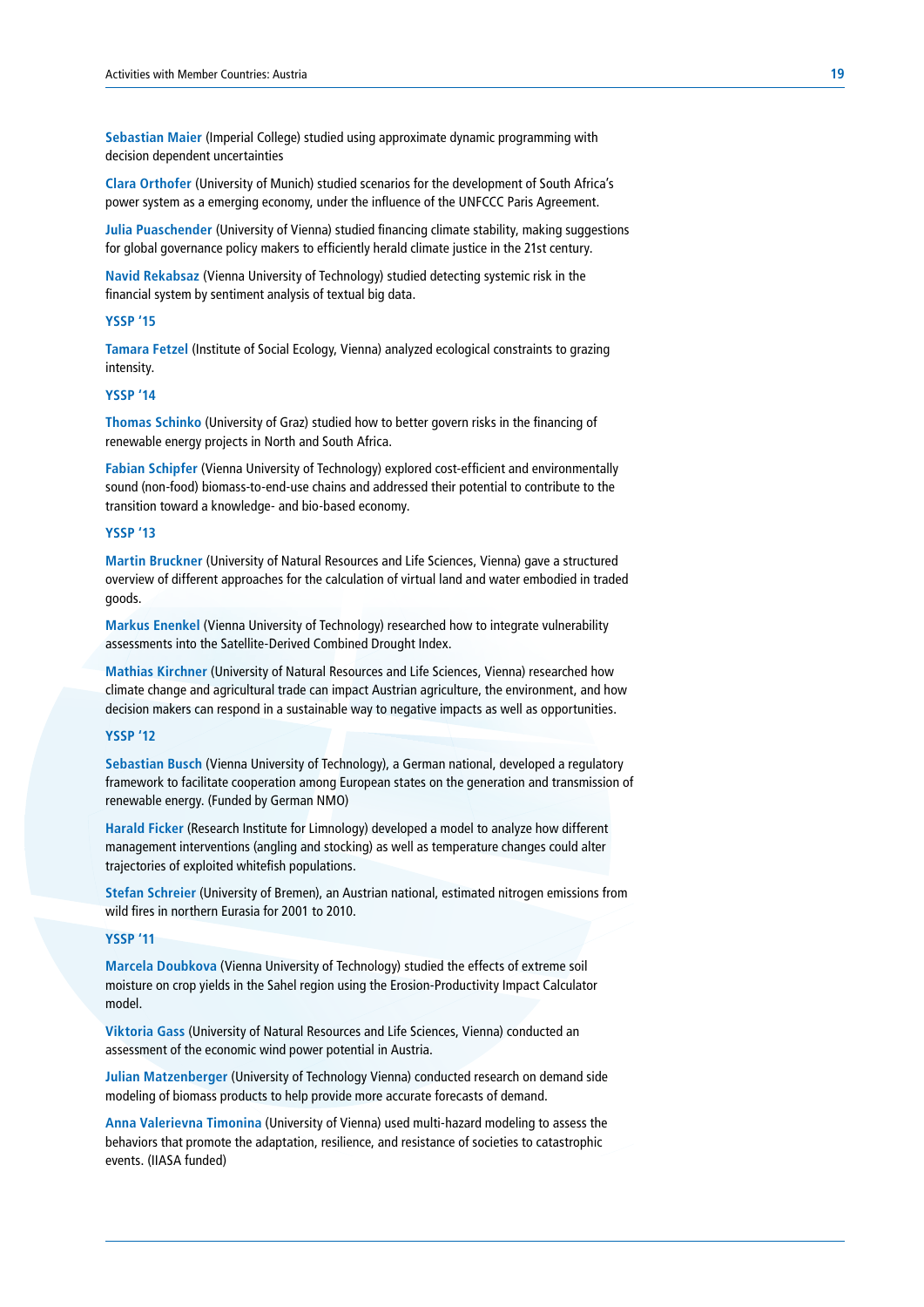**Natallia Tratsiakova** (Vienna University of Economics and Business) studied catastrophe bonds as a complementary tool to reduce inefficiencies in the reinsurance market in the face of natural disasters. (IIASA funded)

#### **YSSP '10**

**Hamed Ghoddusi** (Vienna Graduate School of Finance) extended IIASA MESSAGE model by incorporating the effect of financial constraints on future energy supply and demand. (Selffunded)

**Christine Heumesser** (University of Natural Resources and Life Sciences, Vienna) developed a model to analyze decisions by farmers to invest in different irrigation technologies in the Marchfeld region of Austria.

**Doris Anita Oberdabernig** (University of Innsbruck) analyzed the different effects of education on economic growth and on the transition to a democratic form of government.

**Wolf Heinrich Reuter** (Vienna University of Economics and Business) modeled the optimal behavior of an electricity producer.

**Marianne Zeyringer** (Technical University of Vienna) modeled the demand for electricity among households in Kenya taking into account different income levels and affordability to pay for electricity.

# **Special Awards**

Young scholars from Austria or studying in Austria have been recipients of the annual YSSP Peccei and Mikhalevich Awards, which reward the YSSP participants whose research papers have met standards of the highest quality, originality and relevance of research. The winners receive a scholarship to return to research at IIASA.

In 2012, **Stefan Schreier** (University of Bremen), an Austrian national, [won the Peccei award](http://www.iiasa.ac.at/web/home/about/achievments/awards/archive/Peccei-2012.en.html)  for his paper "Estimates of Forest Fire Nitrogen Oxides Emissions in Russia between 1998 and 2010". In 2011 **Anna Timonina** (University of Vienna) [won the Mikhalevich](http://www.iiasa.ac.at/web/home/education/yssp/awards.html) award for assessing the behaviors that promote the adaptation, resilience, and resistance of societies to catastrophic events.

# **Regional Young Scientists Summer Program**

In 2012 IIASA launched its first regional YSSP called the [Southern African Young Scientists](http://www.iiasa.ac.at/web/home/education/sa-yssp/SA-YSSP.html)  [Summer Program \(SA-YSSP\).](http://www.iiasa.ac.at/web/home/education/sa-yssp/SA-YSSP.html) The Program is organized jointly by the South African National Research Foundation, the South African Department of Science and Technology, the University of the Free State in Bloemfontein, South Africa, and IIASA. The following Austrian national has participated in the program:

**Carmen Klausbruckner** (SA-YSSP 2014-15 & Johannes Kepler University Linz) researched Southern Africa's energy policies including the legal framework in the field of local and regional air quality.

# **Postdoctoral Program**

[Postdoctoral researchers](http://www.iiasa.ac.at/web/home/education/postdocs.html) at IIASA work in a rich international scientific environment alongside scientists from many different countries and disciplines. The Institute's research community helps its postdoctoral researchers to develop their research from fresh angles, to publish widely in journal articles, and to establish their own global network of collaborators. Since 2006, IIASA has awarded Postdoctoral Fellowships to a select group of promising young scholars from around the world, including two from Austria:

**Peter Bednarik** (2015-18) designed a Common Pool Resource computer game based on the forestry sector, and used it to investigate the conditions under which a "tragedy of the commons" would be avoided. (PhD in Behavior and Cognition from the Georg-August University of Göttingen)

Two doctoral students from Austria or studying in Austria won awards for the quality of their research undertaken during the Young Scientists Summer Program since 2010

1 Austrian national has taken part in IIASA's regional Young Scientists Summer Program in South Africa

2 postdoctoral fellows from Austria have developed their research and published widely at IIASA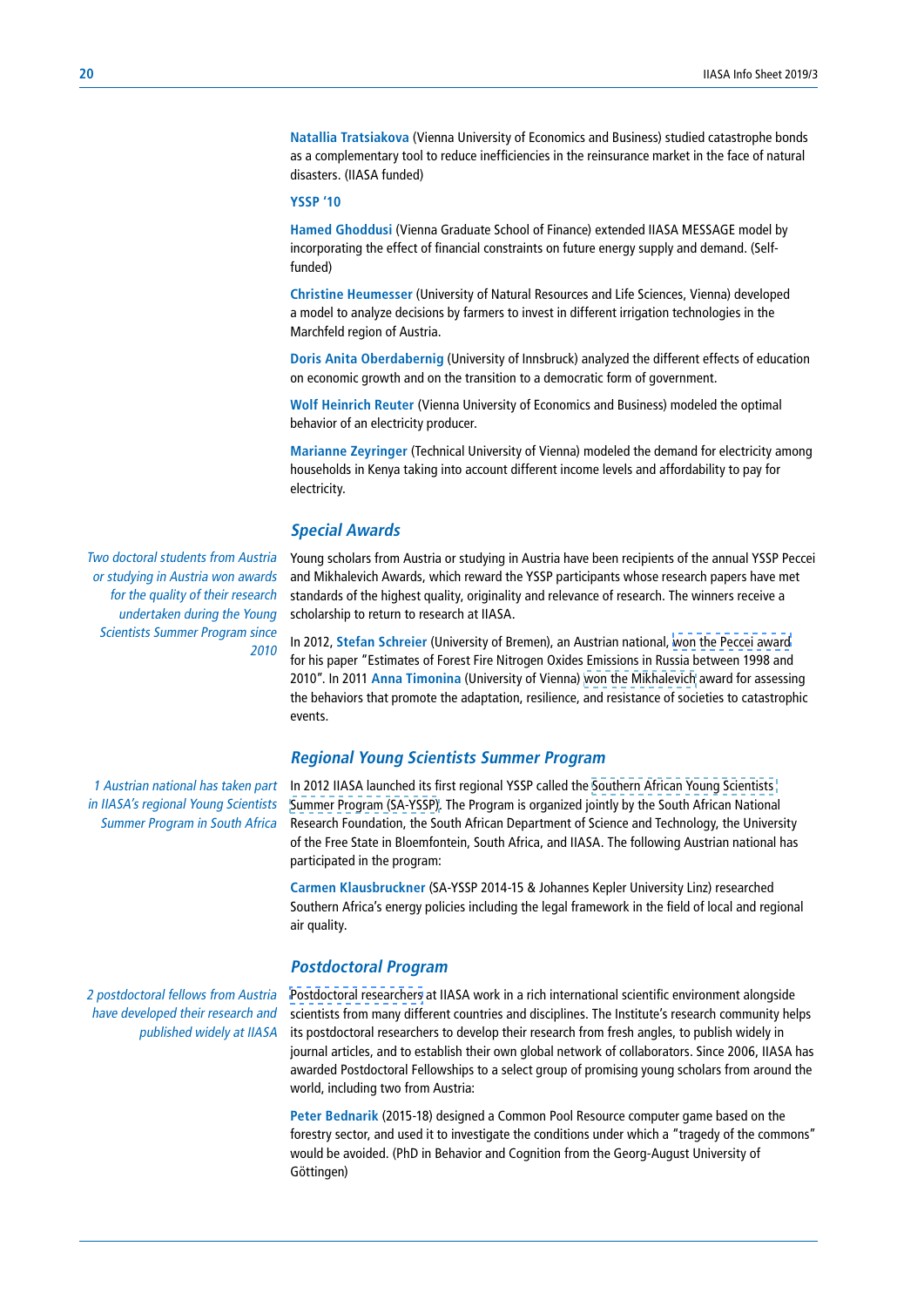**Christina Kaiser** (2011-13) investigated the mechanisms behind the Rhizosphere Priming Effect, i.e. the effect of the release of labile carbon and nitrogen by plant roots on microbial decomposition of soil organic matter. She developed a model which links carbon and nitrogen input by plants to microbial community composition and function in a spatially structured soil environment, and analyzed how cooperation between microbial functional groups may lead to their coexistence and the emergence of the priming effect. (PhD in Ecology from the University of Vienna)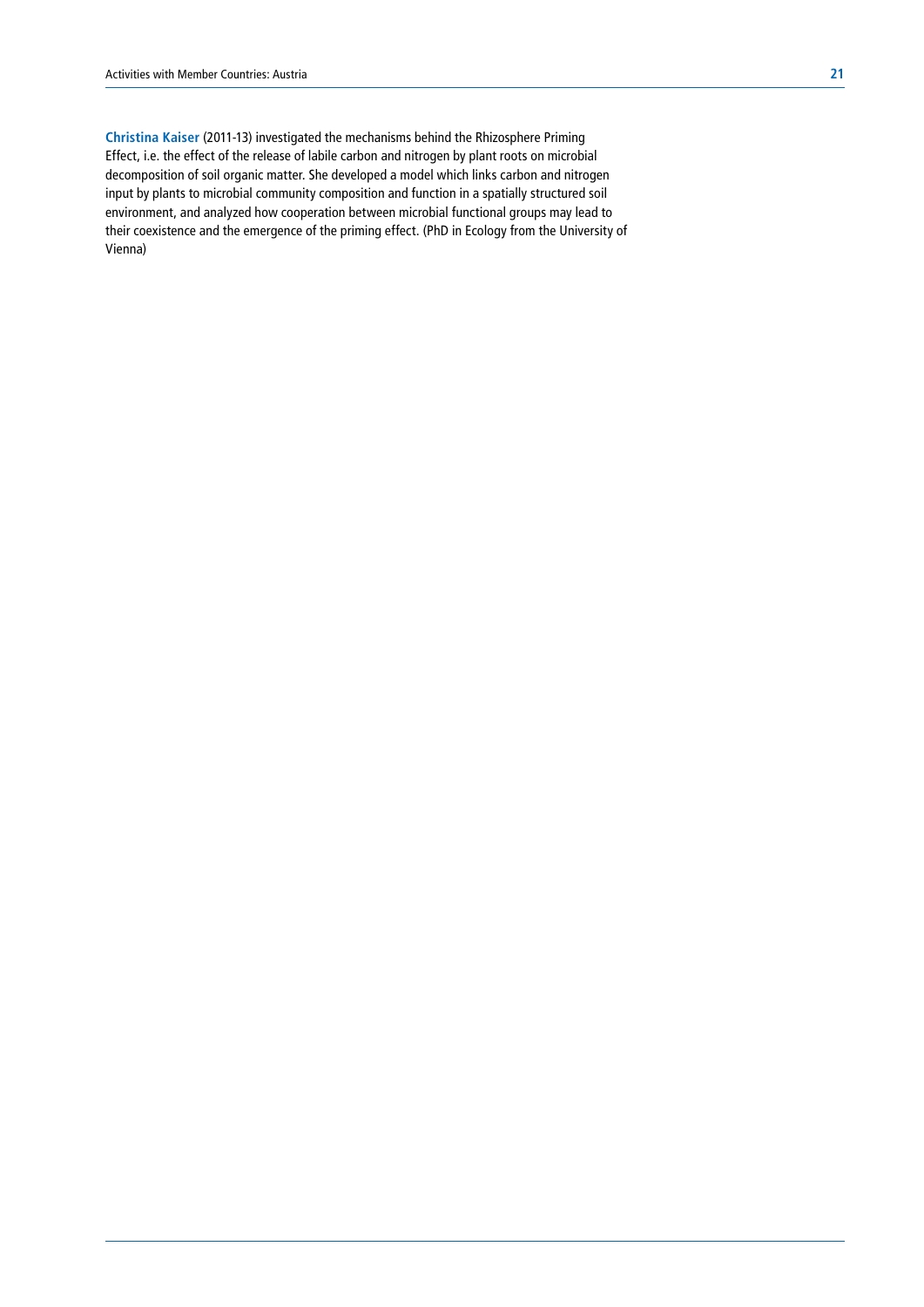#### **IIASA-Austrian scientific exchange through people**

Many IIASA researchers hold positions at universities and other institutions in Austria. These include: Markus Amann (Member, Climate and Air Quality Commission, Austrian Academy of Sciences); Bilal Barakat (Vienna Institute of Demography); Jesus Crespo Cuaresma (Vienna University of Economics and Business, Austrian Institute for Economic Research); Alexia Fürnkranz‑ Prskawetz (Member Austrian Academy of Sciences, Technical University of Vienna, Vienna Institute of Demography); Anne Goujon (Vienna Institute of Demography); Arnulf Grubler (University of Leoben); Peter Havlik (Vienna Institute for International Economic Studies); Volker Krey (Vienna University of Technology); Wolfgang Lutz (Member Austrian Academy of Sciences, Vienna Institute of Demography, Vienna University of Economics and Business); Reinhard Mechler (Vienna University of Economics and Business); Raya Muttarak (Vienna Institute of Demography); Nebojsa Nakicenovic (Technical University of Vienna); Georg Pflug (University of Vienna); Keywan Riahi (Graz University of Technology); Serguei Scherbov (Vienna Institute of Demography); Karl Sigmund (University of Vienna); Nadia Steiber (University of Vienna); Erich Strießnig (Vienna Institute of Demography); Stefan Thurner (Medical University of Vienna and the Complexity Science Hub); Wilfried Winiwarter (University of Graz; Deputy Head, Climate and Air Quality Commission, Austrian Academy of Sciences).

IIASA researchers regularly make presentations in Austria, a recent selection follows:

**Ulf Dieckmann** on "Modelle der Biodiversitätsdynamik: Träger und Treiber evolutionären Wandels" at the Kerner von Marilaun lectures in the Austrian Academy of Sciences in 2014. **Brain Fath** on "Cohesively Clinging to the Complex Systems Cycle: Ecosystem Growth Development, and Collapse" at the Third Viennese Talks on Resilience Research & Networks in Vienna in 2013.

**Anne Goujon** on "Modeling Past and Future Global Population By Levels of Education" at the 3rd ISA Forum of Sociology in Vienna in 2016.

**Arnulf Grübler** on "Innovationen für Nachhaltige Entwicklung Eine systemische Betrachtung der Möglichkeiten und Grenzen" at the Austrian Environment Agency in Vienna in 2014. **Peter Havlik** on "Problems of Eurasian Economic Integration" at the Austrian Chamber of Commerce in Vienna in 2013.

**Lena Höglund-Isaksson** on "Why refund emission payments to the polluters? Lessons learnt from the Swedish NOx charge" at the ISIS Science Talk in Graz in 2013.

**Wolfgang Lutz** on "The Human Resources Based Approach for Human Development" at the Vienna Launch Event of the Human Development Report in Vienna in 2013.

**Nebojsa Nakicenovic** on "Global Transformation: Toward Sustainable Energy for All" at the OMV Business Talk entitled "Sustainable Energy for All" in Vienna in 2014.

**Piera Patrizio** on "How green can black be? Assessing the potential for equipping USA's existing coal fleet with carbon capture and storage" at the European Geosciences Union (EGU) General Assembly in Vienna in 2017.

**Keywan Riahi** on "Key Findings of the Global Energy Assessment" at the annual conference of the Austrian metal and steel manufacturing industry sector in Leoben in 2013.

**Elena Rovenskaya** on "Optimal harvesting of a size-structured forest under the perfect plasticity approximation assumption" at the Heterogeneous Dynamic Models of Economic and Population Systems in Vienna in 2016.

Other examples of scientific exchange include:

- Over 850 researchers, policymakers and diplomats who live in Austria have participated in IIASA events since 2010.
- 1,934 publications have resulted from collaborations between IIASA and Austrian nationals since 2010
- Since 2010, 34 Austrians have gained international and interdisciplinary research experience from participating in the IIASA Young Scientists Summer Program.
- Over 480 researchers, advisors, and diplomats who live in Austria have visited IIASA since 2010.

#### **Appendices**

Summaries detailing the presented information can be requested by contacting the External Relations Department (externalrelations@iiasa.ac.at).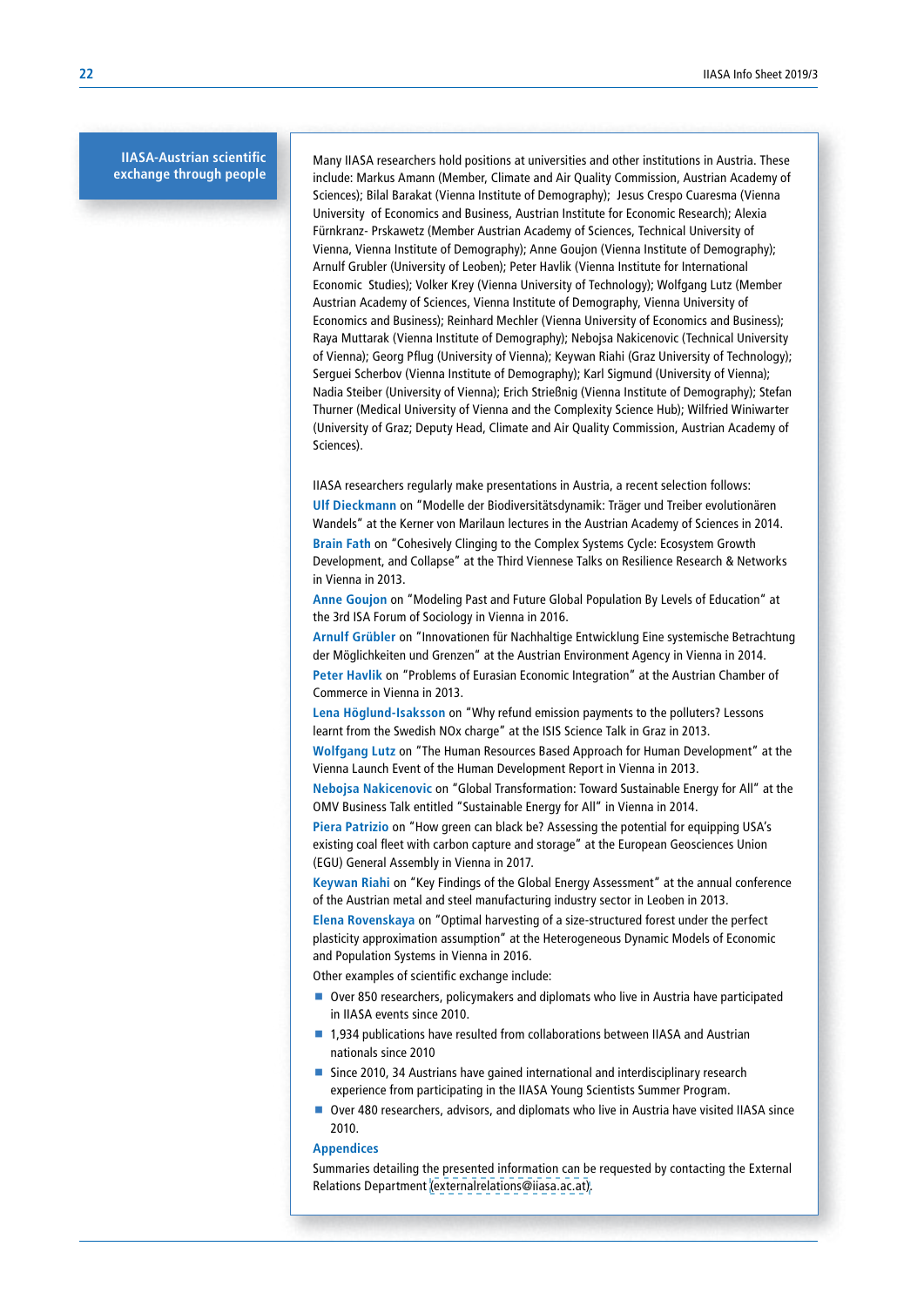# **Prospects for Future IIASA-Austrian Activities**

This Info Sheet summarizes recent research collaborations between IIASA and Austria. Significant potential remains to further intensify the IIASA-Austrian relationship through developing a range of new joint activities including:

- **Enhancing Austrian expertise in applying system analysis to national problems:** Developing bespoke Austrian versions of IIASA global models would allow researchers and policymakers to look at complex global problems and their impact on Austria in a holistic and integrated way. For example, the Dutch government worked with IIASA to develop a Dutch version of the IIASA [GAINS model](http://www.iiasa.ac.at/web/home/research/modelsData/GAINS/GAINS.en.html). The new model helps ministries to identify cost-effective measures to improve air quality and reduce greenhouse gas emissions in the Netherlands at the same time as complying with the country's obligations under European air quality agreements.
- **Conducting international assessments in areas of Austrian strategic interest:** Austria was a significant contributor to the IIASA [Global Energy Assessment](http://www.iiasa.ac.at/web/home/research/Flagship-Projects/Global-Energy-Assessment/Home-GEA.en.html) which brought together over 500 specialists to transform the way society thinks about, uses, and delivers energy. IIASA also plays key roles in the Austrian Panel on Climate Change. IIASA is embarking on new assessments, at the request of its member countries that will focus on issues of strategic interest to Austria. These are holistic, integrative assessments of plausible futures for the Arctic, [global water challenges,](http://www.iiasa.ac.at/web/home/research/water-futures.html) and tropical forests.
- New partnerships between IIASA and Austria institutions to win grants from **international research funders:** IIASA high-quality research and international research network makes it highly competitive in its applications for international research funds. Between 2012 and 2017, this additional funding reached €52 million. This was part of a total funding portfolio of €265 million, the total awarded to external projects featuring collaboration between IIASA and member countries.
- **Using international scientific cooperation to support diplomacy:** IIASA was established in 1972 to use scientific cooperation to build bridges across the Cold War divide and research growing global problems on a truly international scale. Today the soft power of science diplomacy continues to help IIASA member countries through using scientific cooperation to improve international relations, and through international teams jointly researching controversial issues to find consensus, free from the constraints of national self-interest (see box: Research to support science diplomacy: page 11). Recently, IIASA has launched a new [global project](http://www.iiasa.ac.at/web/home/research/iswel/ISWEL.html) to evaluate issues arising at the nexus of food, water, energy and climate change.
- **Academic training opportunities for young Austrian scientists:** There is significant potential to enhance participation by young Austrian scientists in IIASA programs to develop international and interdisciplinary research skills (see page 18: Capacity Building).

Enhancing the IIASA-Austrian relationship offers benefits for Austrian research, government policy, and international relations